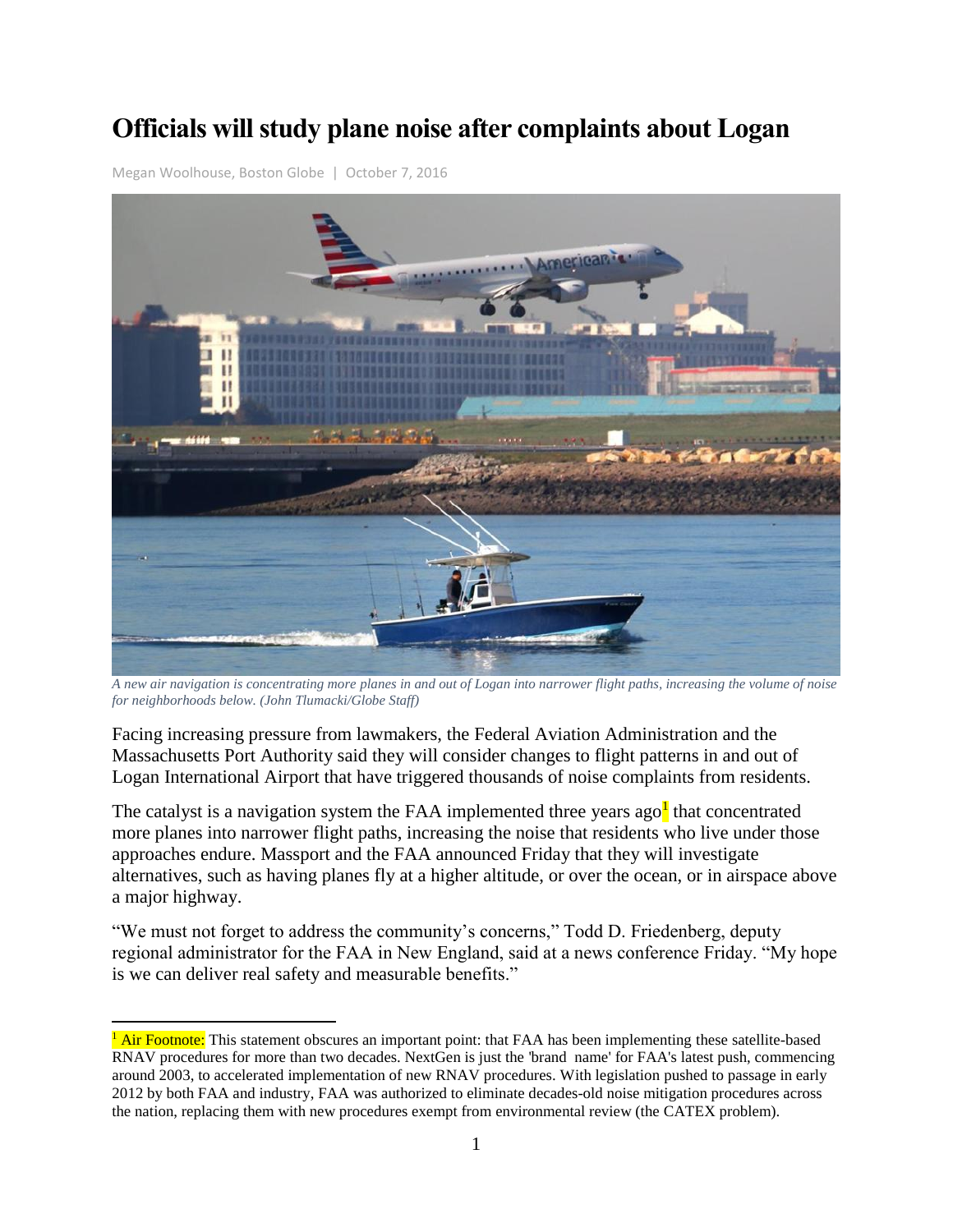But US Representative Stephen Lynch, a Democrat from South Boston who has been sharply critical of the FAA, characterized the response as "baby steps."

The FAA in 2013 began rolling out a new GPS-based navigation system that allowed it to more precisely plot takeoffs and landings at Logan. The FAA said at the time the changes would "improve safety and efficiency at Logan Airport."

But almost immediately the FAA and Massport began hearing increased complaints from residents of Milton, Cambridge, Somerville, and other communities that the plane noise had become intolerable.

"In the last 12 months, we've had 52,000 jets fly the very same path over the very same homes and schools in Milton," said Cindy Christiansen, who sits on Massport's Community Advisory Committee. "These are going over the very same people, over and over, just like it was a railroad track above them."

Because of the FAA changes, planes are crowding into a tight lane of traffic instead of being dispersed over a wide geographic area, concentrating noise over the neighborhoods below. The refined flight paths can vary because wind and weather conditions dictate which runways Logan uses.

Working with researchers from the Massachusetts Institute of Technology, Massport and the FAA will consider changes to flight navigation, including the feasibility of a "curved approach" by airplanes that could bring a jet's path in line with the Southeast Expressway or Boston's inner harbor, and reducing air traffic over Milton and Dorchester.

Massport said it will also undertake an analysis of runway traffic affecting Arlington, Belmont, Cambridge, and Watertown, as well as whether distances between planes could be adjusted to include more over-water operations, in a nod to air traffic noise considerations in South Boston and Hull.

Massport said it will also work with FAA air traffic controllers and airlines to consider increasing the use of "special procedures" that would allow flights to avoid going over land wherever possible.

R. John Hansman Jr., a professor of aeronautics and astronautics at MIT, who will lead the research, said the navigation systems that have become so controversial were installed to prevent airline delays, improve fuel economy, and lower airplane emissions.

Noise levels out of Logan are actually lower today than in the past, Hansman said, because of improvements in jet engine technology. And while flying a jet at a higher altitude might seem like an easy answer, there are also increased risks, such as an engine overheating.

"You have to look at what's technically feasible," he said. Sometimes "it does take rocket scientists from MIT to use the technology to improve the situation."

Alan Wright, a data analyst who works from his house in Roslindale, said the study made him "hopeful" that the problem has finally been recognized. Some days, flights are running overhead every three minutes in a near-constant din, he said.

"I'm always hopeful when Massport takes a new measure to address the problem," Wright said. "I'm hopeful because the issue is increasingly on the radar."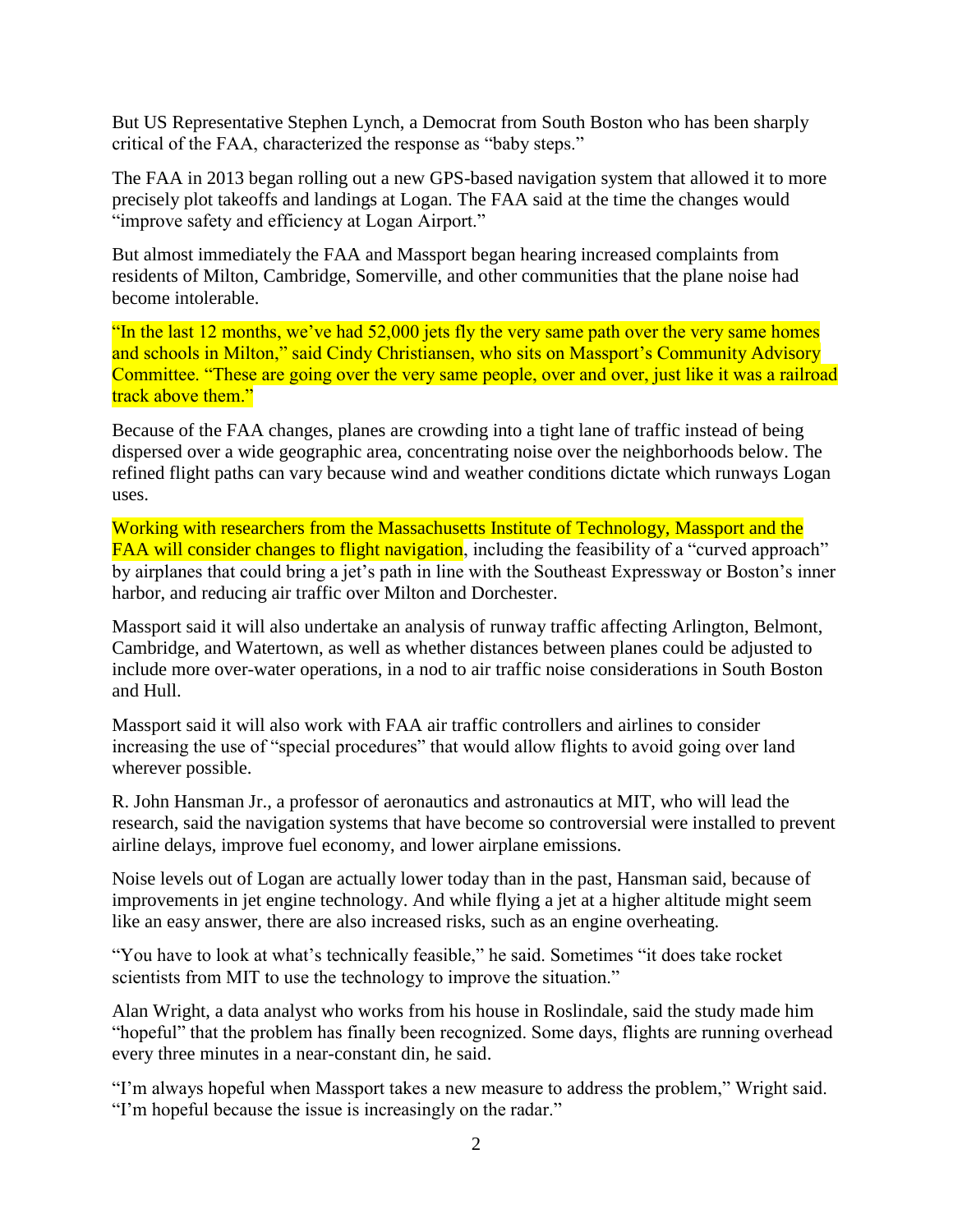But Christiansen said she was skeptical of the FAA's new steps, saying the agency had ignored residents' complaints for years.

Lynch said it took the FAA years to agree to meet with him to discuss noise concerns among residents of Milton and other communities in his district, which stretches south out of the city.

"This is an issue of social justice," Lynch said. "These people have been abused and damaged by their government, by an agency of their government."

# How flight paths can affect certain towns

A new air navigation system has allowed the FAA to more precisely plot air traffic at Logan, concentrating more planes into narrower flight paths that generate more noise for homeowners below. Prior to the new navigation system, flights in and out of Logan were dispersed over a wider airspace. Below is an example of flight patterns for runway 33L at Logan before and after the new navigation system for comparable periods in 2013 and 2015.

- JANUARY 5, 10, & 15, 2015 FLIGHT TRACKS
- JANUARY 17, 22, & 27, 2013 FLIGHT TRACKS

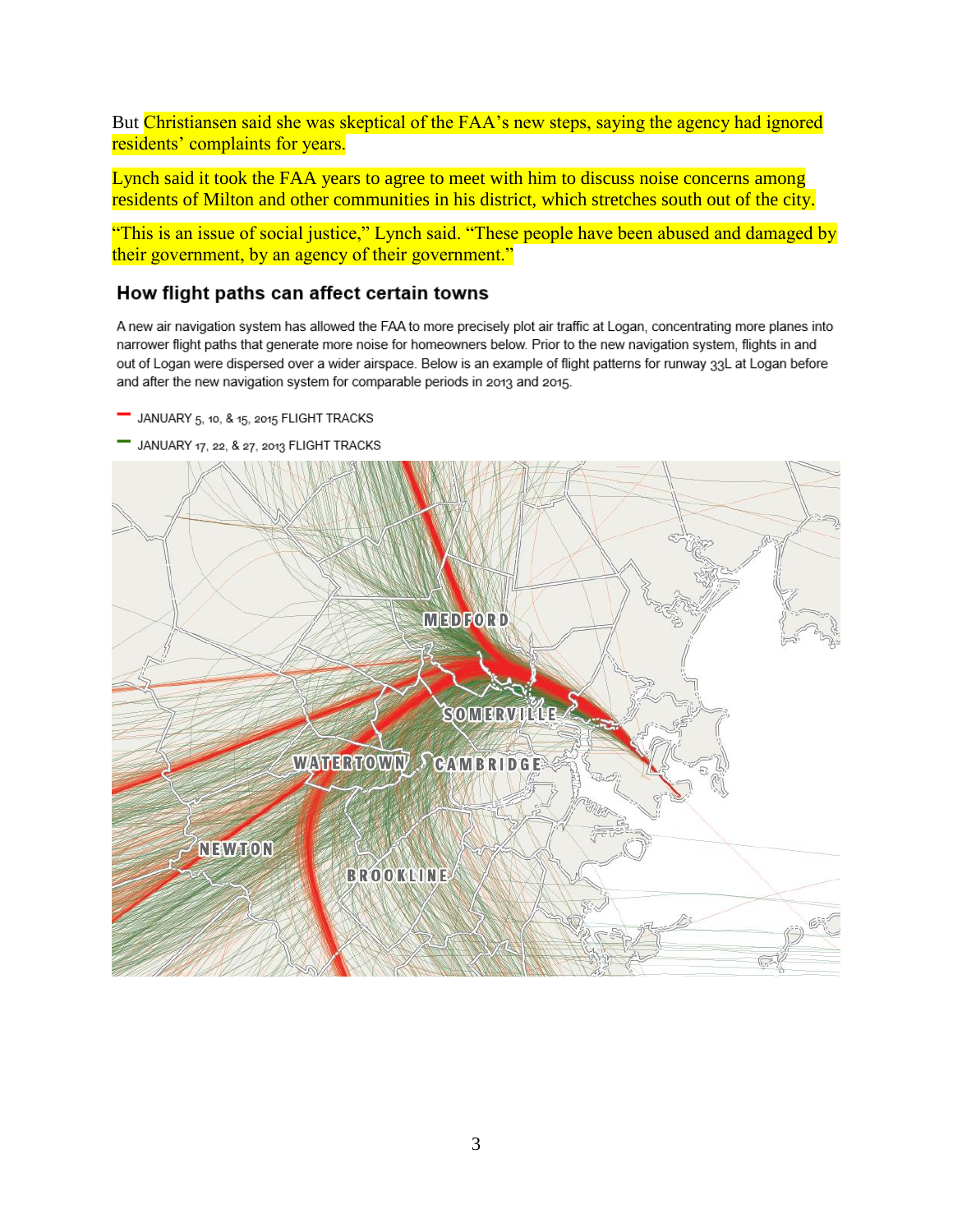

Lynch is a member of the congressional Quiet Skies Caucus, a group of several dozen lawmakers that is pressuring the FAA to respond to airport noise complaints.<sup>2</sup> He also introduced legislation this year that would require the FAA and a research institution to study the health effects caused by the higher concentration of air traffic.

The congressman also held out the prospect of filing a class action lawsuit against the FAA on behalf of residents, if the agency doesn't move to reduce airplane noise over those communities.

Another member of the congressional caucus, US Representative Michael E. Capuano, said the FAA is reluctant to change a system that is working safely for air traffic. But he supported Massport's efforts to test and adapt flight navigation routes.

Capuano, whose home in Somerville is under one of the heavily trafficked flight paths, said a narrow swath of residents shouldn't have to bear the brunt of Logan's airplane noise.

"We should all share some of the pain, within limits," Capuano said.

Massport chief executive Thomas Glynn expressed caution, saying that while the study should provide "significant results" within a year, it's not going to resolve every issue.

"This is not a panacea," Glynn said. "This is not going to address all the issues that have been raised."

See following pages for archived copies of 80 Comments (as of 10/8/2016 at 10:08AM PDT)

 $\overline{a}$ 

**Copied 10/8/2016 from: https://www.bostonglobe.com/business/2016/10/07/faa-massport-agreestudy-airplane-noise-after-rising-complaints/hIVSjqJnk5vwv6gAHzk0eI/story.html (Highlights, footnotes and minor edits may have been added, but only to add clarification)**

<sup>&</sup>lt;sup>2</sup> Air Footnote: Lynch is to be applauded for two things: his membership in the Quiet Skies Caucus, and his clear statement that FAA's NextGen implementation amounts to a massive social injustice against hundreds of thousands of impacted U.S. citizens.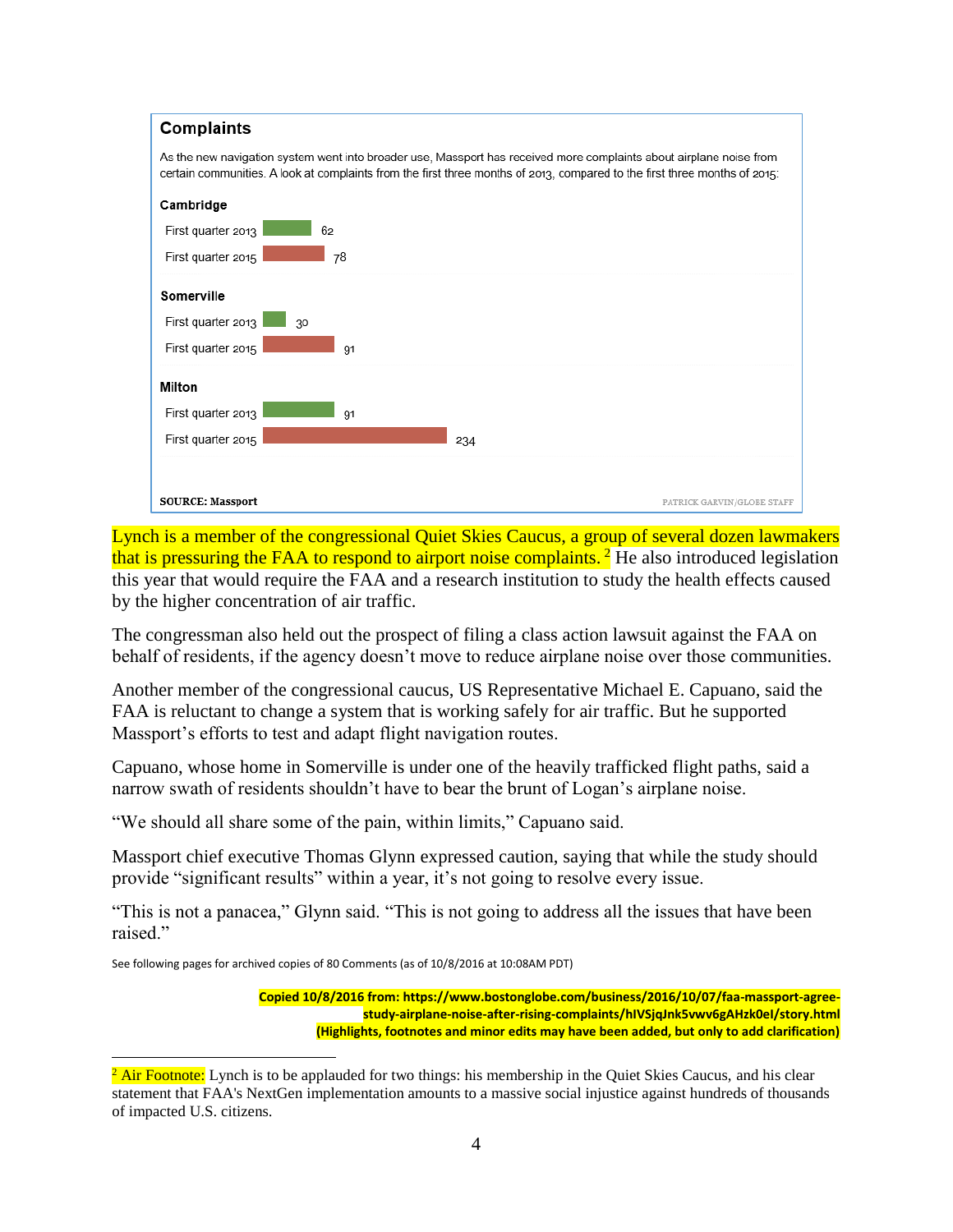# 80 Comments (as of 10/8/2016 at 10:08AM PDT)

[alnwright1](http://boston.com/community/user/5482276)0/07/16 02:11 PM

I suppose it is good news that the scientists at MIT get involved but it will quickly become obvious to them that the core problem is the control the airline industry has over the FAA. The FAA is controlled by Congress, which in turn is controlled by the airline industry when it comes to air traffic issues (think of how much our federal representatives fly). At the core of this issue is that in the use of the airspace over us, which is public property, precedence is given to the economic interests of the airlines rather than to the right of citizens to have peace and relative quiet. Other countries have solved the problem by requiring the airlines to change landing and departure practices to reduce noise over urban areas. US airlines fight against these practices because it would marginally increase their costs.



[SingleVoice1](http://boston.com/community/user/5303690)0/07/16 03:19 PM

Thanks for that helpful and insightful response.



[BobbyHR1](http://boston.com/community/user/5288544)0/07/16 07:39 PM

How is there a god-given right to fly and create great noise and air pollution? How much air travel is really necessary? **I see this as a growing future conflict as** we try to reverse Global Warming, and the wealthy do whatever they want as usual.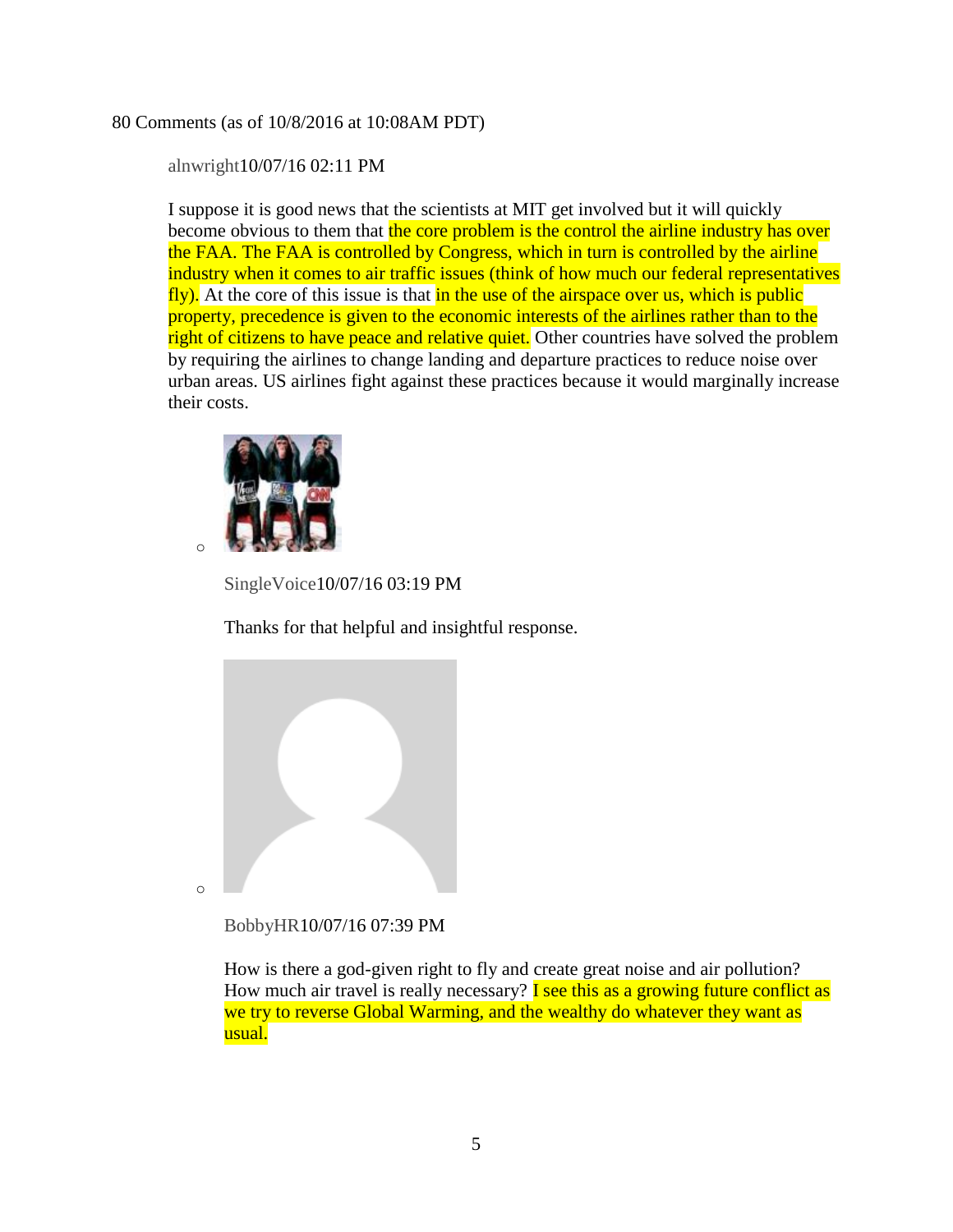

# [USPSSOS1](http://boston.com/community/user/5452087)0/07/16 08:54 PM

Bobby, I'm not rich but my precious grandchildren live 2,000 miles away.



[compromiser1](http://boston.com/community/user/5035607)0/08/16 12:25 PM

Earth to residents: Logan was there before you. Traffic patterns are decided mostly by prevailing winds.



[boatwrote1](http://boston.com/community/user/5114205)0/08/16 12:56 PM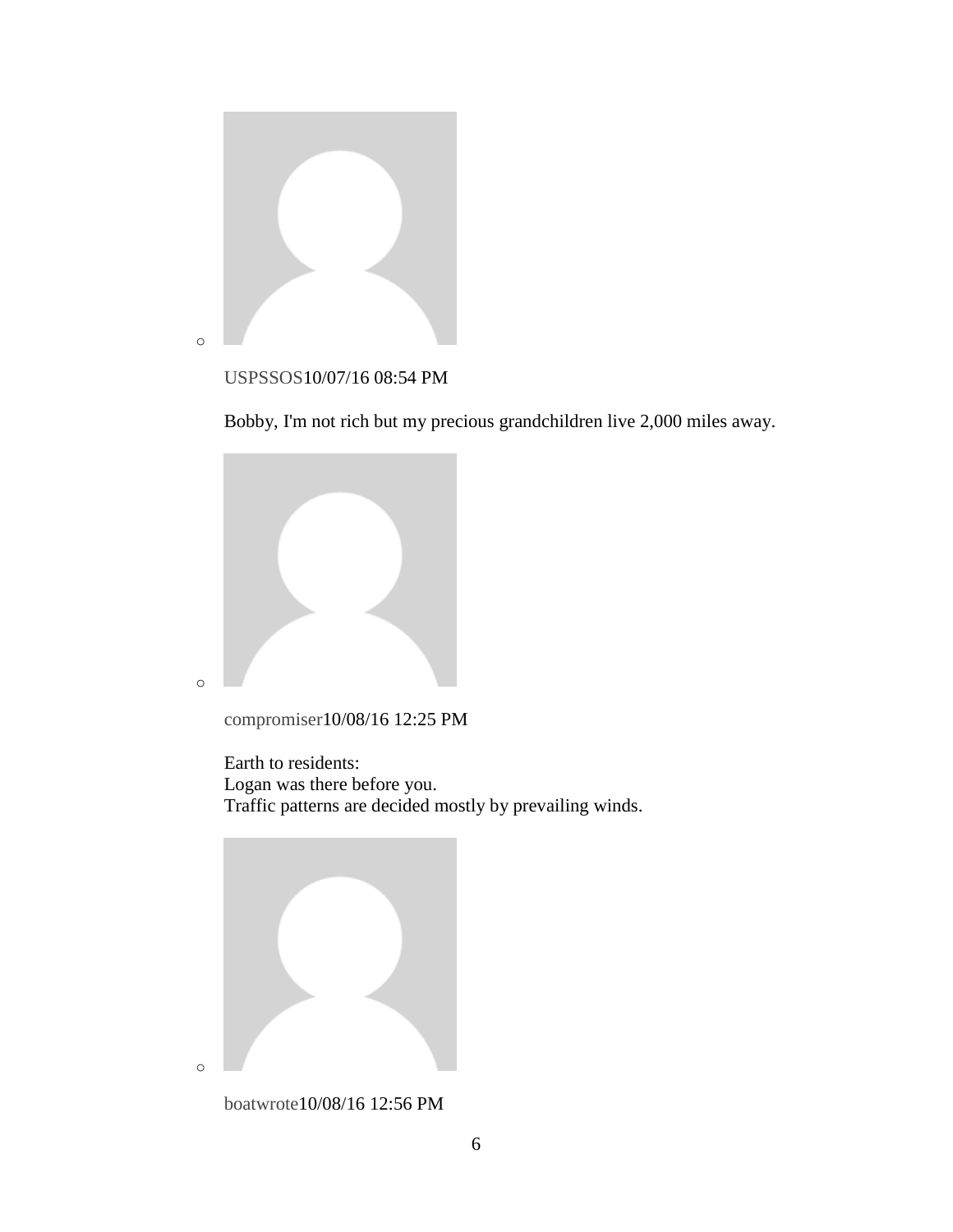alnwright leaves out one of the most rigorous changes made by other nations, especially in Europe, to make flying planes pipe down. A model known as the 727 was outlawed even while airlines in the U.S. used and loved the narrow-bodied aircraft with the triple-mounted and very near unmuffled engines. While Massport hacks and, probably, their FAA betters, will swear on a stack of Cousteau typings that 727s no longer use Logan Airport, tain't true. Just listen. . . you will find one of these noisemakers headed skyward when the wind directions are right for your residential area. You will probably also like to know that some of the 21st Century models descended from the 747s are sometimes as least as loud as the latest model 727s in use.

[Hide replies](https://www.bostonglobe.com/business/2016/10/07/faa-massport-agree-study-airplane-noise-after-rising-complaints/hIVSjqJnk5vwv6gAHzk0eI/story.html)

 $\bullet$ 

[greyhoundgirl1](http://boston.com/community/user/5091726)0/07/16 03:48 PM

It may be a baby step but it's a welcome baby step. This after being woken from a sound sleep in the middle of the night last night in North Cambridge.



[ProWorkingClass1](http://boston.com/community/user/5111076)0/08/16 08:52 AM

People from Southie and Eastie have dealt with this problem all their lives, but God forbid the beautiful people are affected. I guess Lynch never heard those same planes all these years...but when Milton complains he jumps. Par for the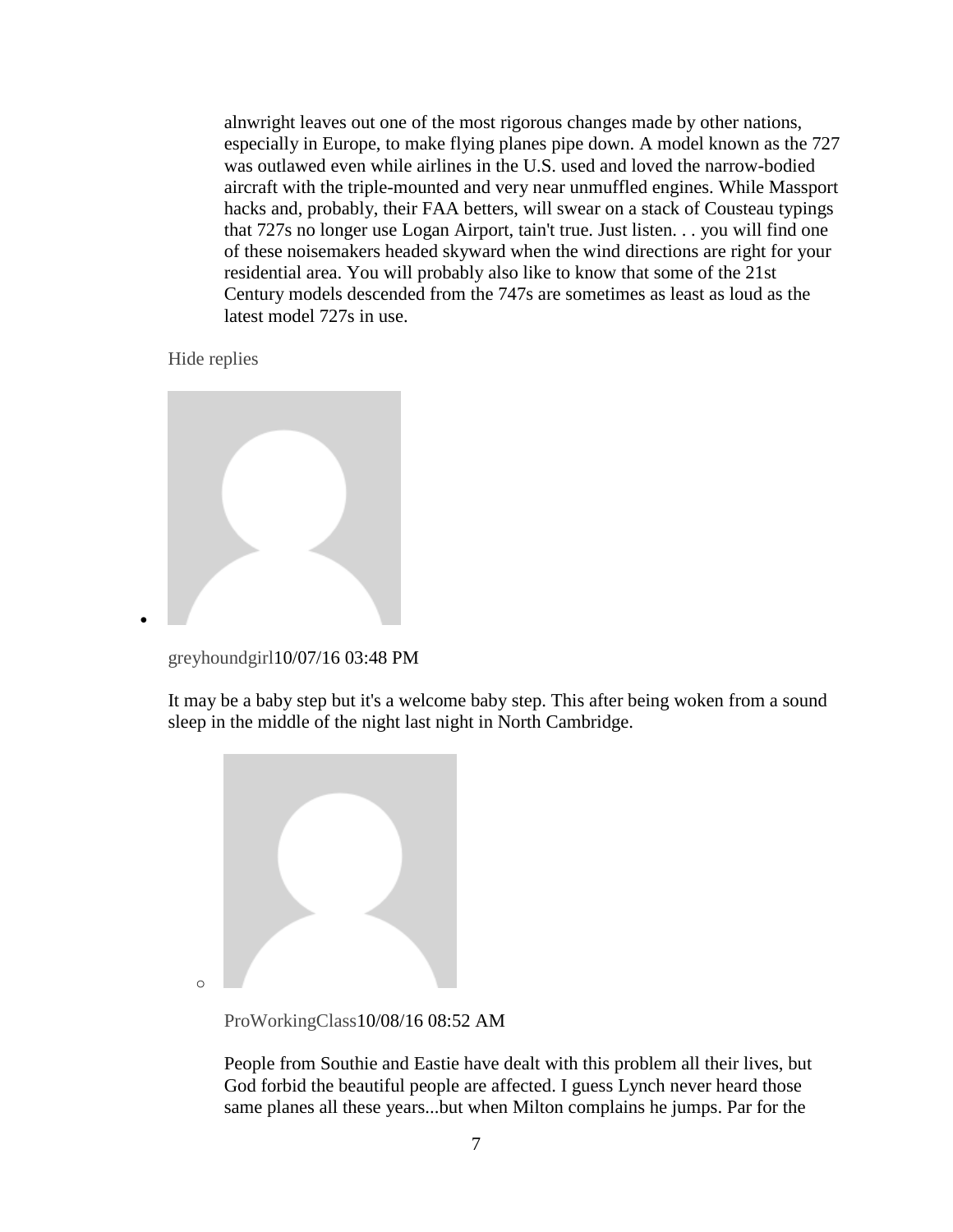course. And now the People's Republic of Cambridge is being affected? We'll shut down Logan, greyhoundgirl. So sorry for your woes.



[Chrissie781](http://boston.com/community/user/5366454)0/08/16 09:43 AM

I live over in Medford...right under the pivot point. By the time it reaches me, the planes should be higher. My husband wanted to move to East Boston, but I didn't want the plane noise...it is a choice. I don't live near the airport...you want to live near it, there will be some noise. I don't so FLY HIGHER!!!



[BioTurboNick1](http://boston.com/community/user/5519621)0/08/16 11:16 AM

ProWorkingClass - Well, Eastie is right next door to the airport. Airplane noise is kind of to be expected there.

Another tack you could take is to see it as a good thing there's increased scrutiny and make sure the effort helps other neighborhoods too.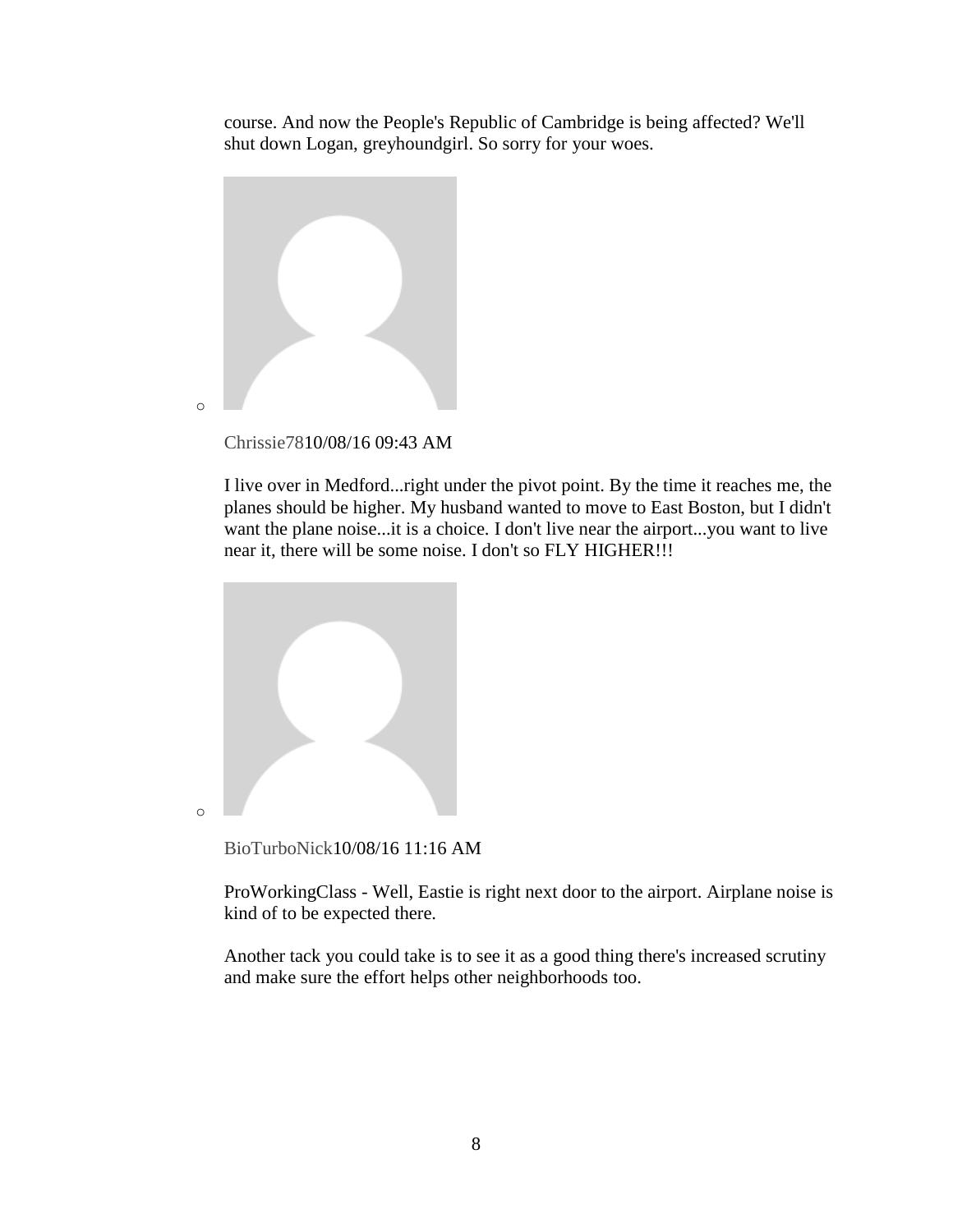

[boatwrote1](http://boston.com/community/user/5114205)0/08/16 01:01 PM

ProWorkingClass is having power pipedreams. He/she ignores the towns and cities that have been fighting the Logan noise perpetuators for 30 or 40 years. Take parts of East Boston and Winthrop as examples. The congressional loudmouths who claim they are going to stop the aircraft nose, the usual style of airless promises, are full of that stuff best used on your front lawn as fertilizer. . . the bovine kind. These political hacks ignore the fact that back in the 1970s, Winthrop residents paid their own bills and hired a Washington, DC ambulance chaser who led them into the federal court at Post Office Square in Boston. This lawyer was going to get a federal judge to rule in favor of the residents whose sleep was often disrupted by aircraft. But in this case, the judge sent the lawyer back to D.C. with the Winthrop residents' payments in his wallet.

[Hide replies](https://www.bostonglobe.com/business/2016/10/07/faa-massport-agree-study-airplane-noise-after-rising-complaints/hIVSjqJnk5vwv6gAHzk0eI/story.html)



 $\bullet$ 

#### [subvet19751](http://boston.com/community/user/5486614)0/07/16 03:55 PM

To help the cause, Congressman Lynch should consider flying to Washington less frequently and we should also get rid of all the long haul jets to Asia and Europe that have been added over the past couple of years. Just kidding!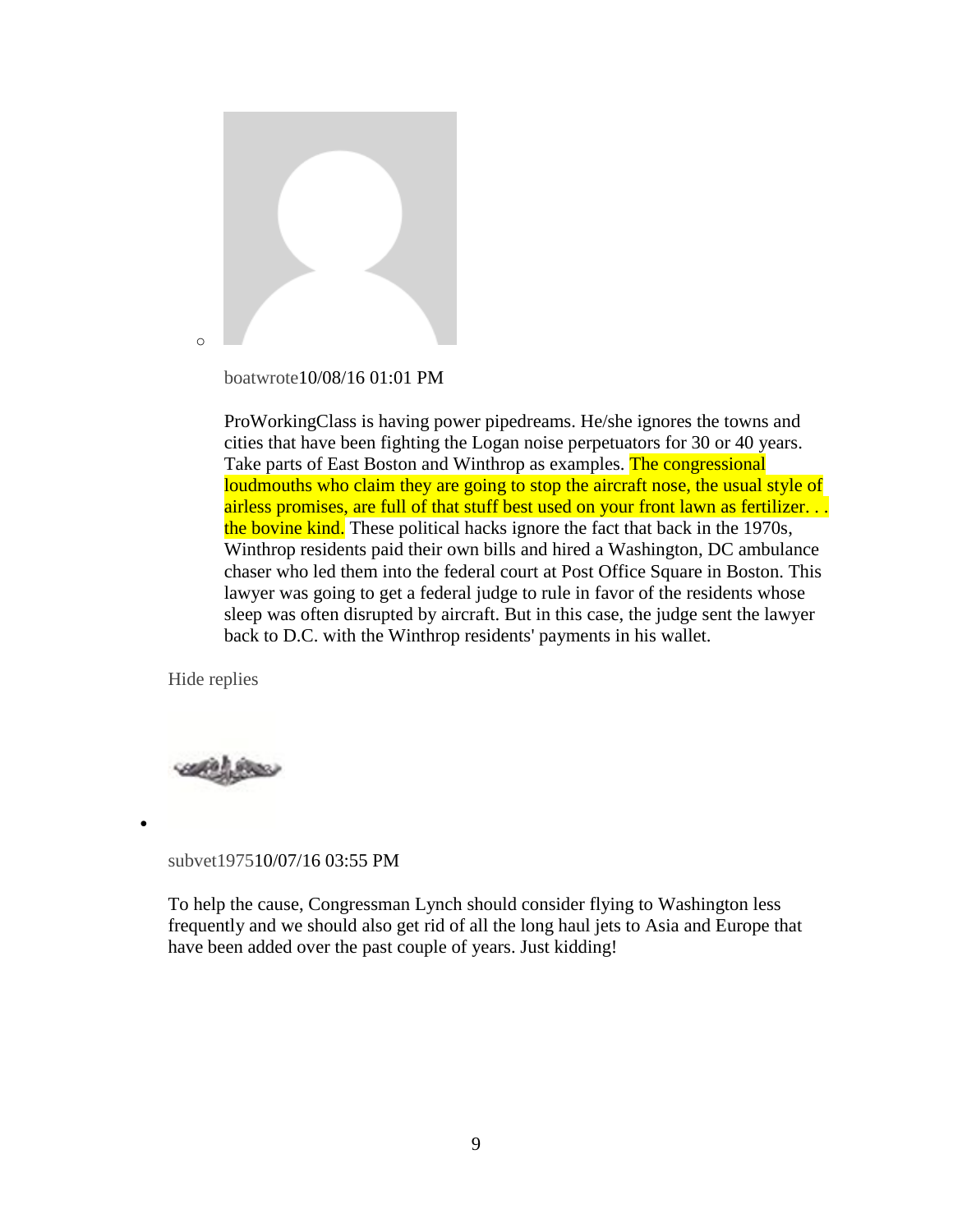

[paulangi1](http://boston.com/community/user/5028917)0/07/16 03:59 PM

Yes, it's at least good that reps and the FAA know about this quality-of-life issue--for literally thousands of people, from residents to visitors. People visit me in Watertown from other states and comment on the noise some evenings. As can be seen on the graphic, Watertown and Belmont are also buffeted by this inescapable, all-enveloping noise.



[edsox151](http://boston.com/community/user/5291214)0/07/16 04:03 PM

Everybody wants to fly.

 $\bullet$ 

Nobody wants air traffic over their neighborhood.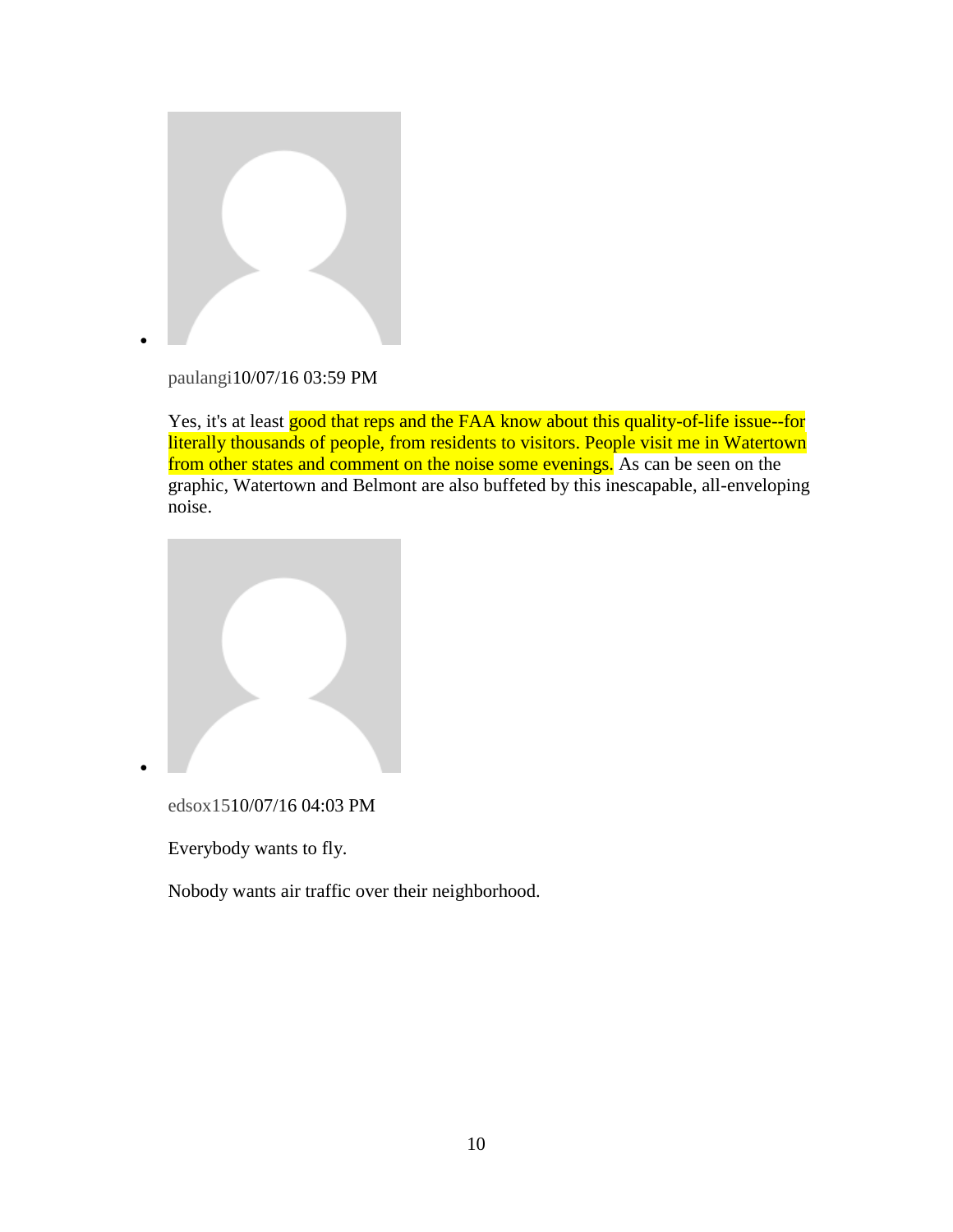

#### [TAC021861](http://boston.com/community/user/5246610)0/07/16 04:08 PM

That's just not true....we all understand about flying but why can't we disperse the flight patters a bit more so that the same neighbors do not unfairly bear the entire noise of Logan...

I do not think Rep. Lynch is being unreasonable at all!

Thank goodness some politicians (like Lynch) still understand who they work for!



[fordfalcon1](http://boston.com/community/user/5050136)0/07/16 09:27 PM

How can you disperse the flight patterns away from an urban setting? Logan is completely surrounded by a heavily populated area. Wind direction determines runway use and approaches.

One solution would be to schedule more flights out of Manchester, NH and Providence, RI thereby reducing the flights out of Logan.

Build a road dedicated for access to Worcester Airport, which is extremely underutilized and beautifully up-to-date, then schedule more flights from there.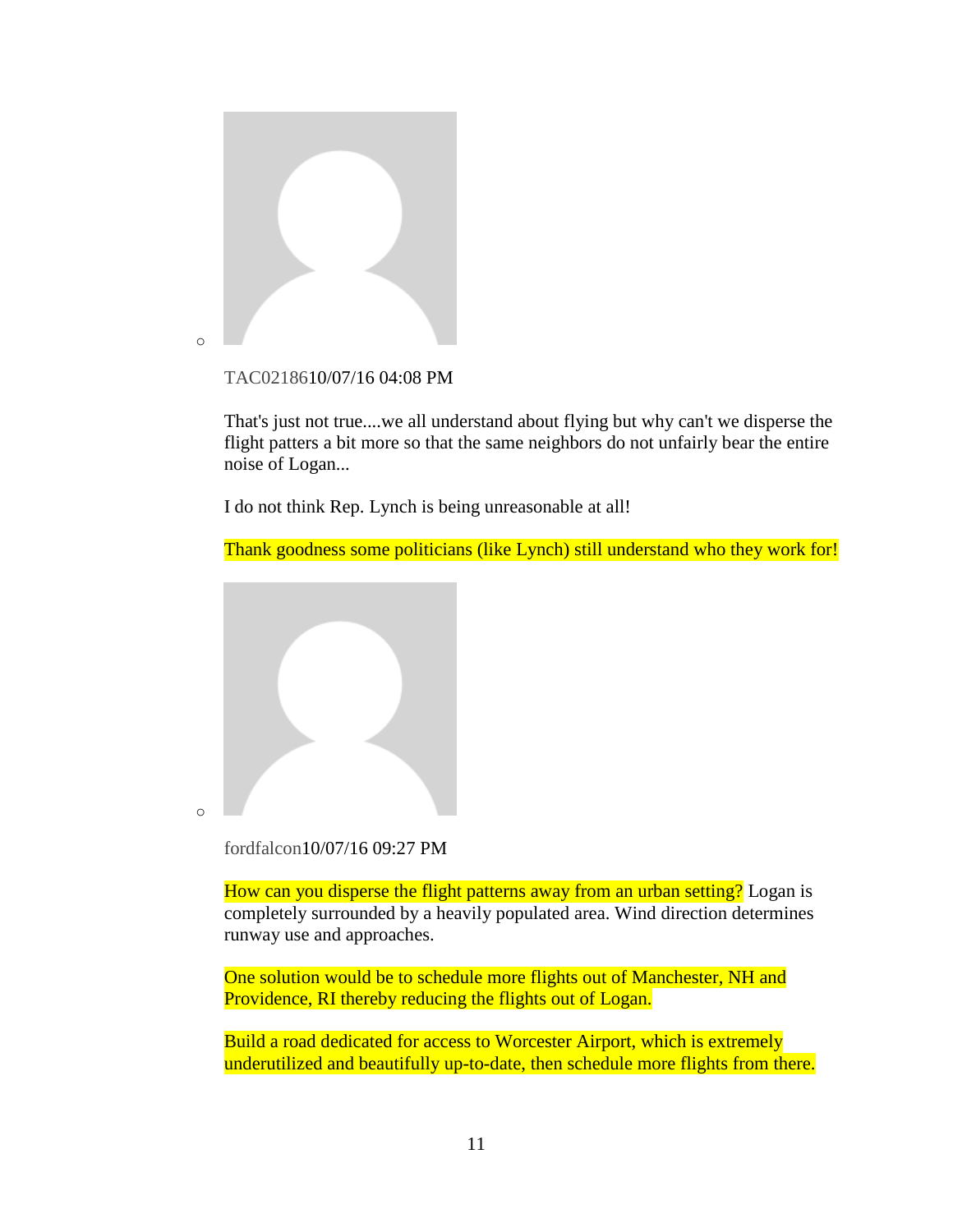

[fordfalcon1](http://boston.com/community/user/5050136)0/07/16 09:30 PM

Lynch's actions cannot change the facts of life at Logan. Runways 4Left and 4Right are approached directly over South Boston.



[ProWorkingClass1](http://boston.com/community/user/5111076)0/08/16 08:57 AM

TAC02186 another better than though Milttonite. Just send the planes over someone else's neighborhood. KMRIA



[Chrissie781](http://boston.com/community/user/5366454)0/08/16 09:48 AM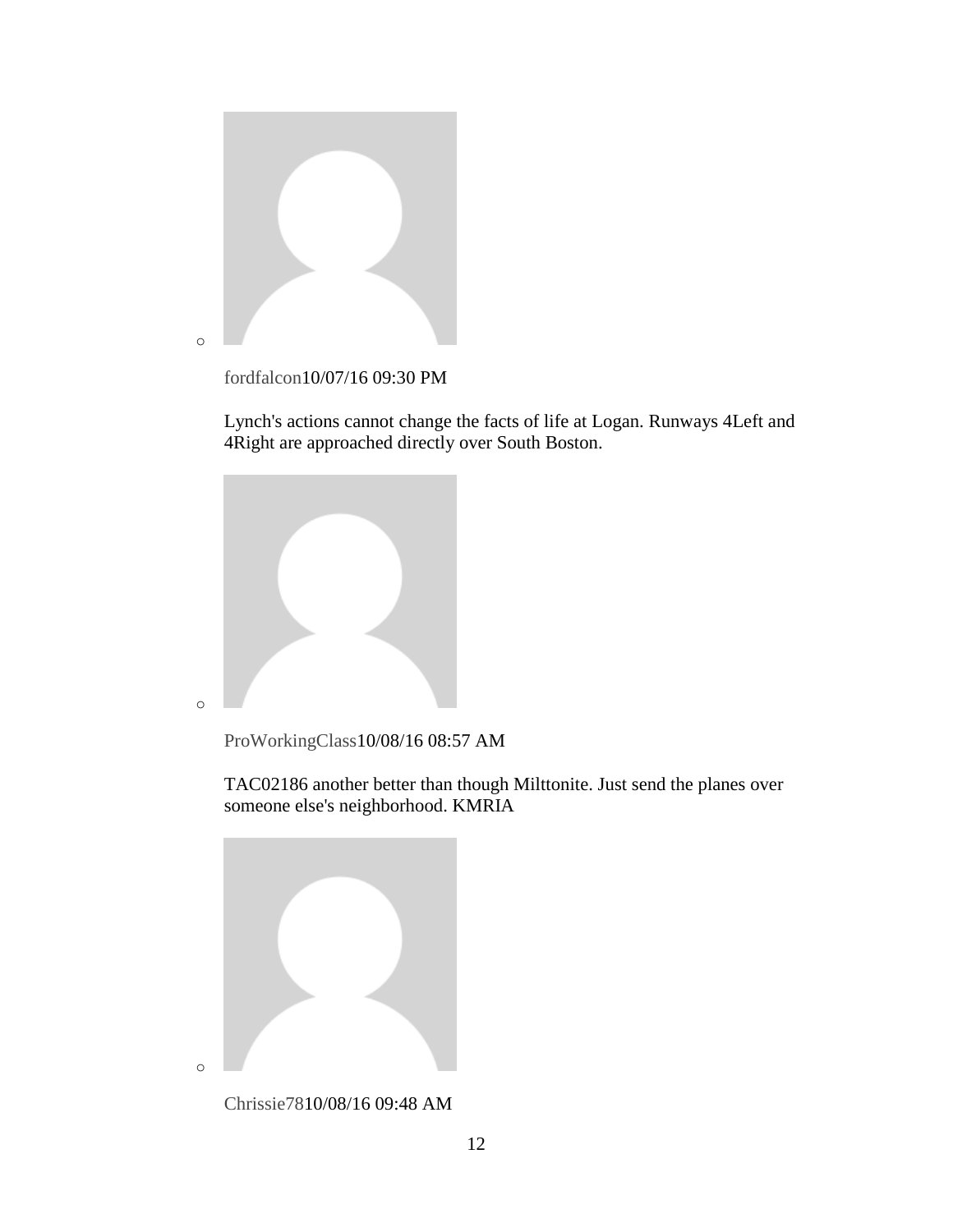Did you look at the graphic the red is me. Why am I the sacrificial lamb when it used to be dispersed more? The planes come so close together that there is no space in the noise some days, it is CONTINUOUS. My head is pounding so bad I am using an ice pack. The solution is fly HIGHER. Not people saying "that's life in the city." Reclaim your rights to quality of life, people. These people did not choose to live near the airport. People in South and East Boston chose and mitigations are in place. This was thrust upon us with no mitigation...the airport is not in Medford.



[BioTurboNick1](http://boston.com/community/user/5519621)0/08/16 11:19 AM

Ford - the point is the noise should be spread over a broader area, and not concentrated over narrow paths through the metro area.

[Hide replies](https://www.bostonglobe.com/business/2016/10/07/faa-massport-agree-study-airplane-noise-after-rising-complaints/hIVSjqJnk5vwv6gAHzk0eI/story.html)

 $\bullet$ 



## [Genz11](http://boston.com/community/user/5027318)0/07/16 04:07 PM

An even worse noise problem for those of us living in the city is the recurrent noise from low-flying helicopters using the flight tracks above I-93. In addition to noise, flying just above roof-tops in heavily populated neighborhoods, is also very dangerous. It is definitely a growing problem in North Dorchester and South Boston.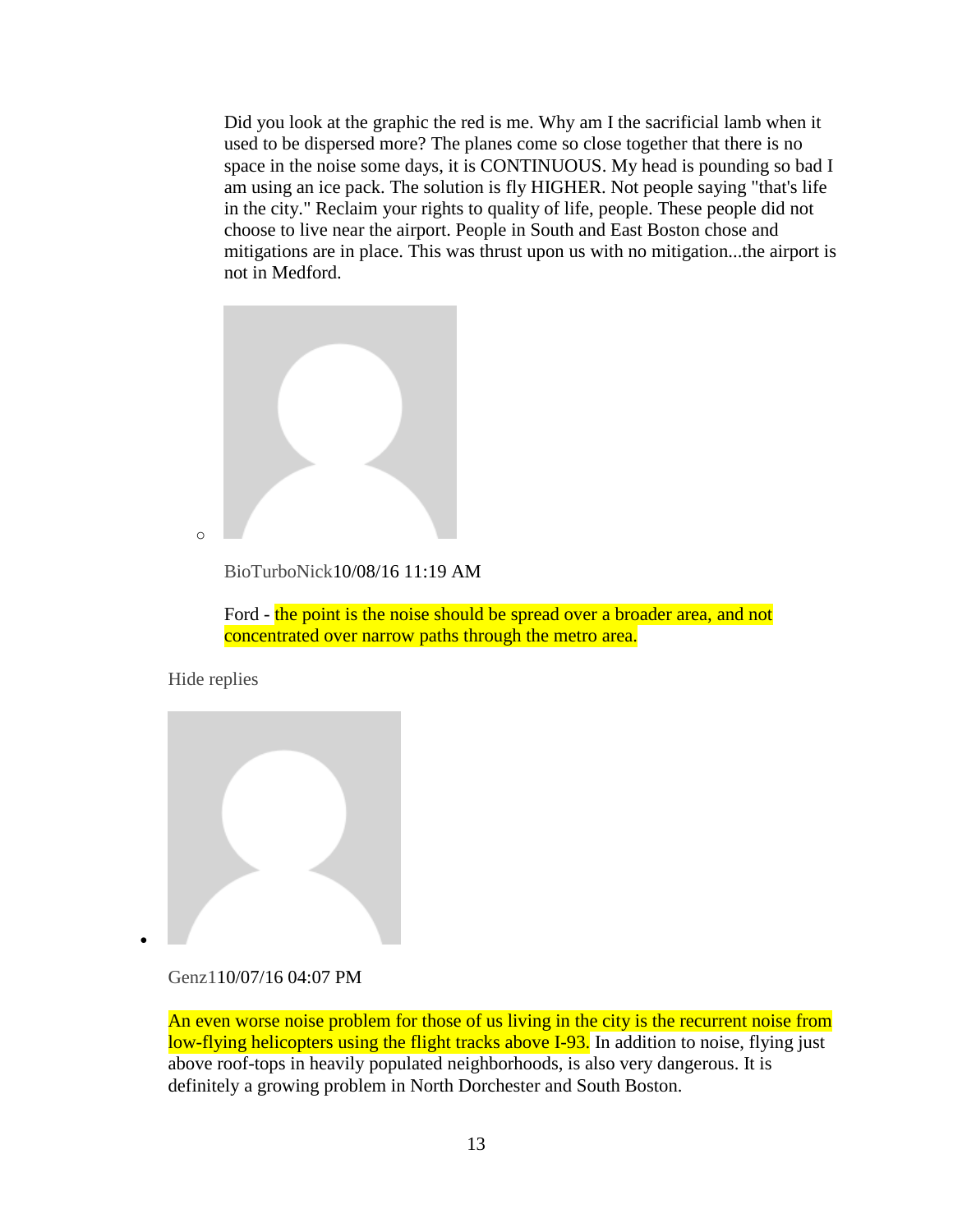

[SilkyDJohnson1](http://boston.com/community/user/5554252)0/07/16 04:44 PM

Thank you!!



[alnwright1](http://boston.com/community/user/5482276)0/07/16 05:06 PM

Roslindale was helicopter hell Wed evening for 3 hours. One was a police copter the other 5 were TV news copters. The media should be required to share one copter.



o

[princess-cal1](http://boston.com/community/user/5261300)0/07/16 08:21 PM

Living out by Hanscom, we get plane and jet noise. I actually don't mind it. It's not too much and we were aware of it before buying the house. The planes are basically white noise.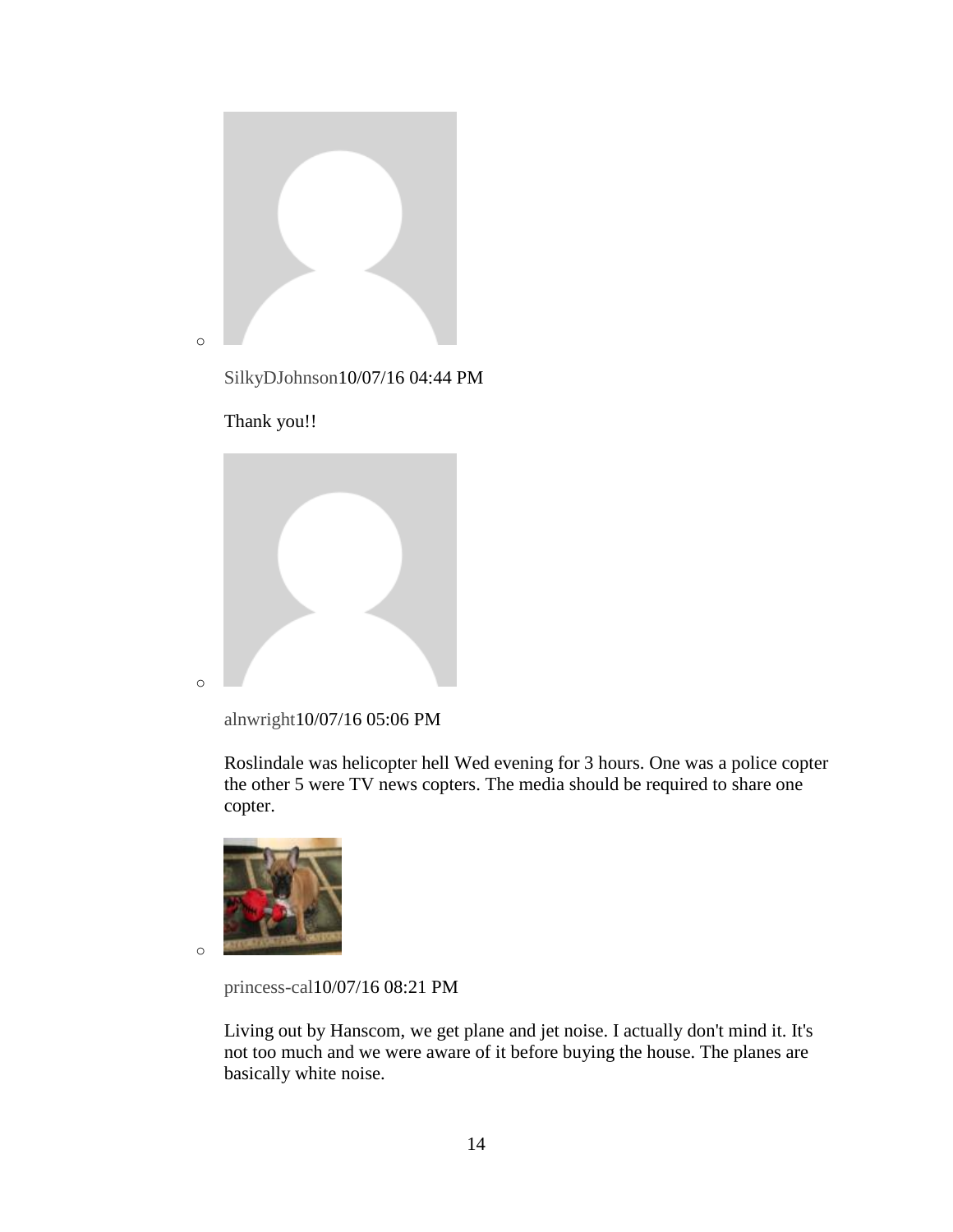However, there is a helicopter place that gives lessons. The same helicopter flies all day, in the same circle which includes over our house, for flight lessons. We found out the owner and asked if he'd just mix up the route a bit. At least to cut the frequency down. He refused. I feel like driving by his house daily blaring the horn a few times. See how he enjoys it (kidding of course).



[fordfalcon1](http://boston.com/community/user/5050136)0/07/16 09:36 PM

There are practice areas over Dover/Sherborn/Medfield/Holliston. The helicopter school owner probably isn't willing to spend the extra money for gas to fly to that area.



[conbigote11](http://boston.com/community/user/5290222)0/08/16 05:19 AM

and Medford ... we get both the take off s from 33L and landings on 15 R and helicopters following rte 93

[Hide replies](https://www.bostonglobe.com/business/2016/10/07/faa-massport-agree-study-airplane-noise-after-rising-complaints/hIVSjqJnk5vwv6gAHzk0eI/story.html)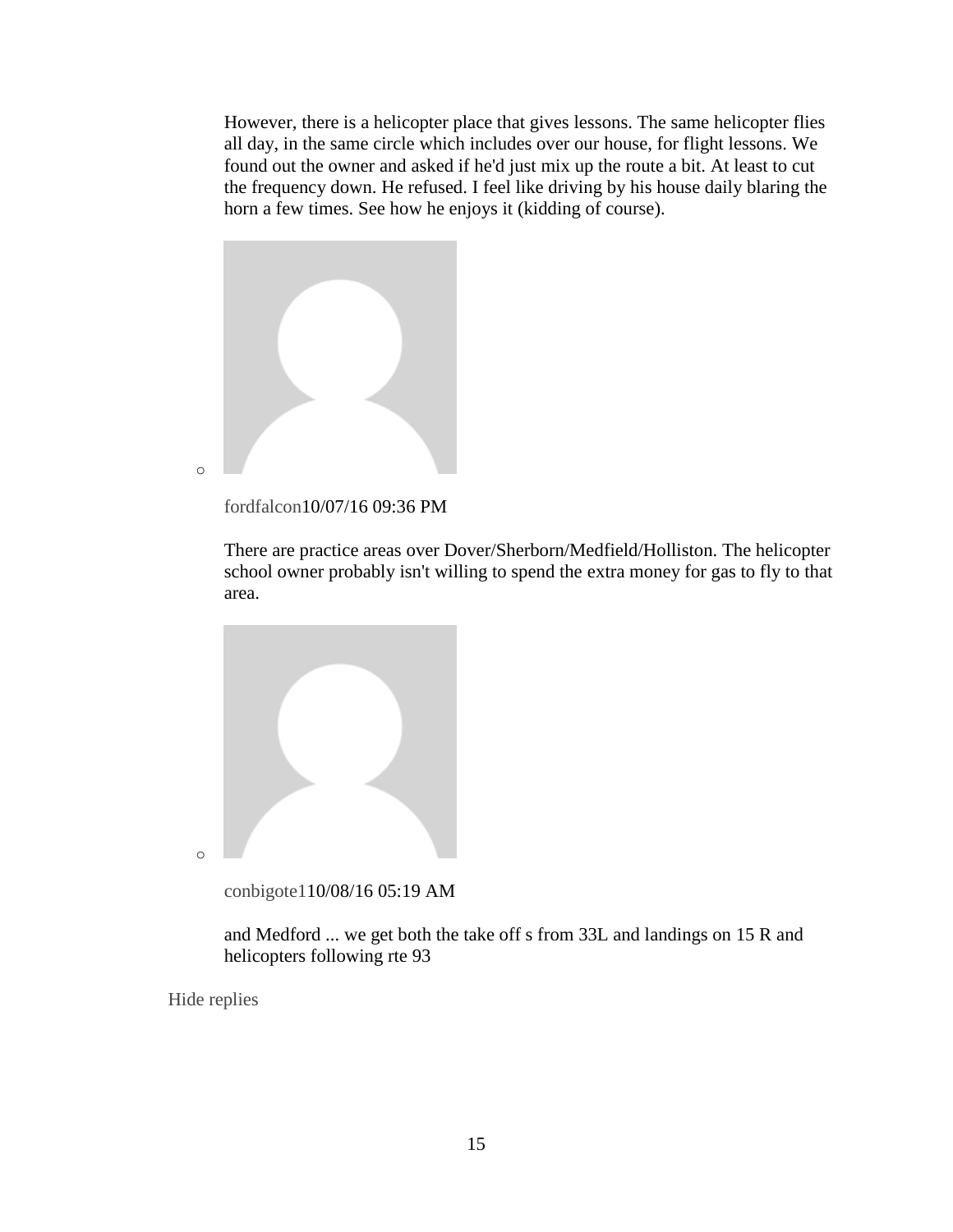

[ple19581](http://boston.com/community/user/5077548)0/07/16 04:07 PM

Funny how they mention Somerville, Cambridge, and Milton but not Medford. Every one of the red lines goes through Medford. I guess we need to complain more because the noise is also a major issue for us residents of Medford.



[conbigote11](http://boston.com/community/user/5290222)0/08/16 05:21 AM

I have made this comment directly to the folks of Boston Fair Skies ... seems like noise only became a problem when it affected Belmont Cambridge and Arlington ... and for the record the Globe is wrong ... Capuano's home IS NOT under the flight path ... in fact it is expressly avoided ... just a coincidence I suppose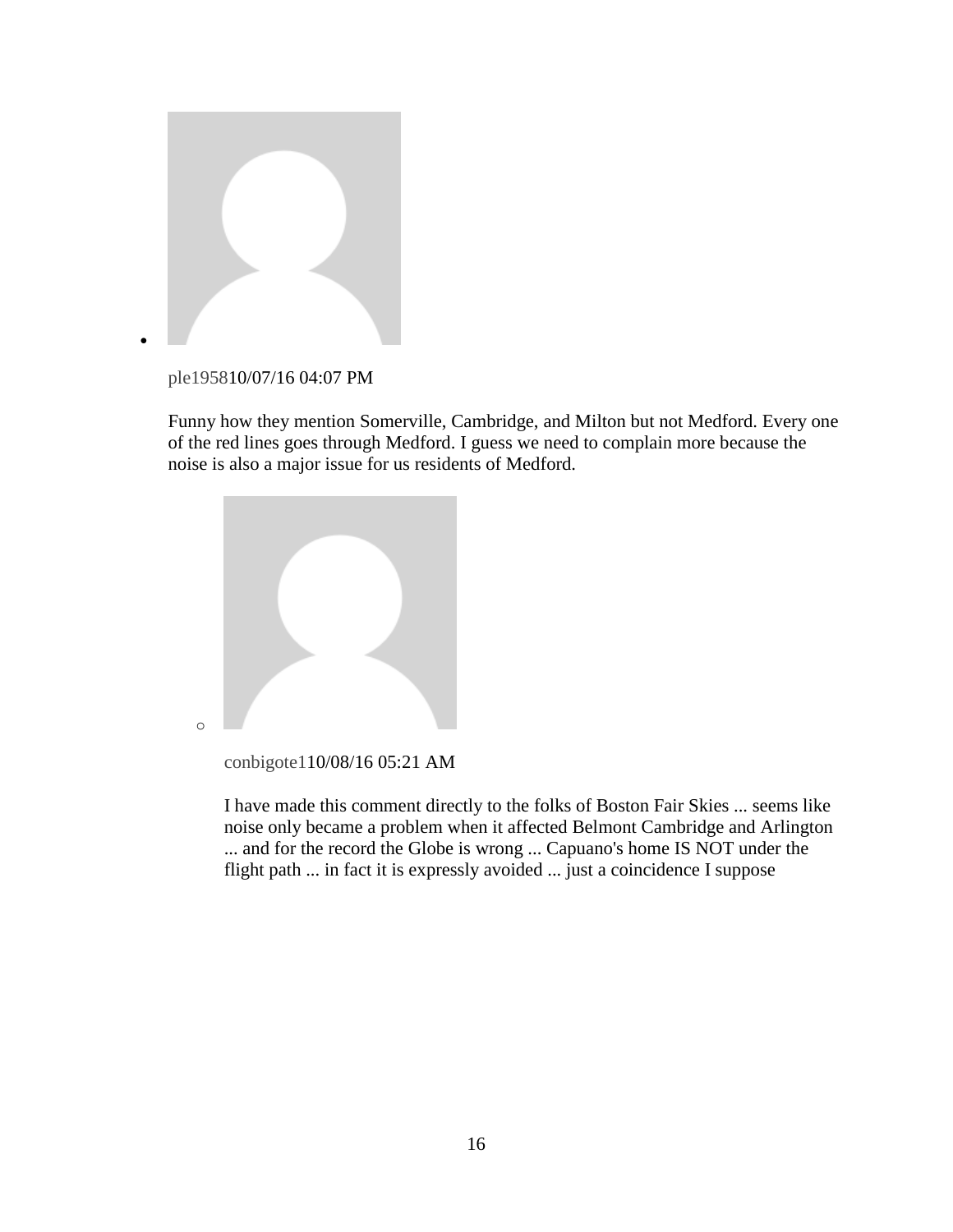

After a while you stop complaining when they tell you nothing will come of it.

And never mind the awful Medford residents who will argue with you all day that their children like planes....buzzing your house after 11PM? Me thinks you are not under the flight path.



[SouthieSox081](http://boston.com/community/user/5277492)0/07/16 04:23 PM

 $\bullet$ 

This cannot possibly be an accurate map, as it omits a major flight path for departing flights right through the Lower End of South Boston, South End, Roxbury and Dorchester. The increase in noise on this departure path the past five or six years is outrageous, and often starts at 5am, waking up everybody.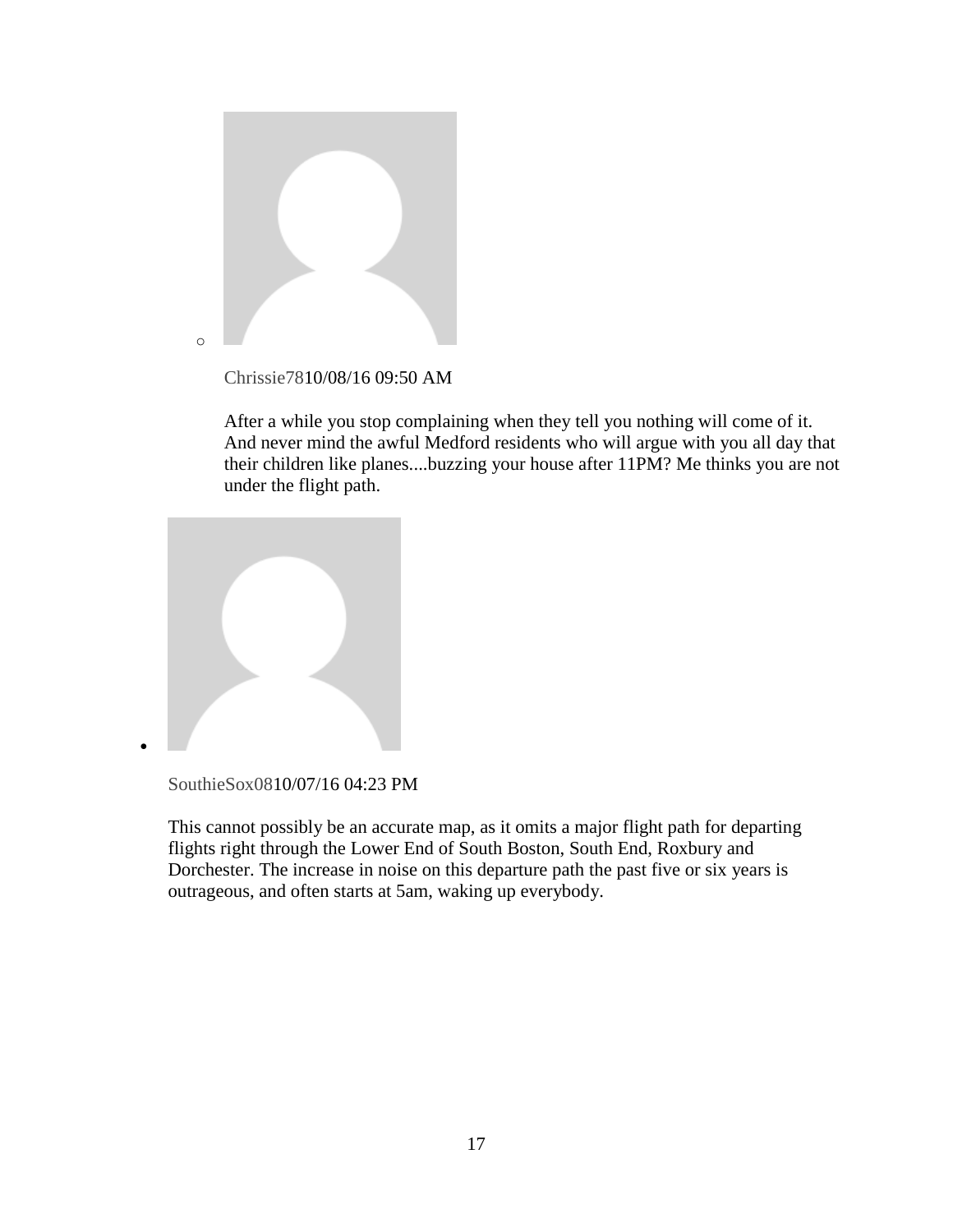

[ytfiws1](http://boston.com/community/user/5138100)0/07/16 05:03 PM







You are partly correct Southie, I am in the airline business and they picked one particular pattern for a certain runway configuration...

The particular runways they are using on a different day, (usually determined by wind direction) will dictate a different pattern...

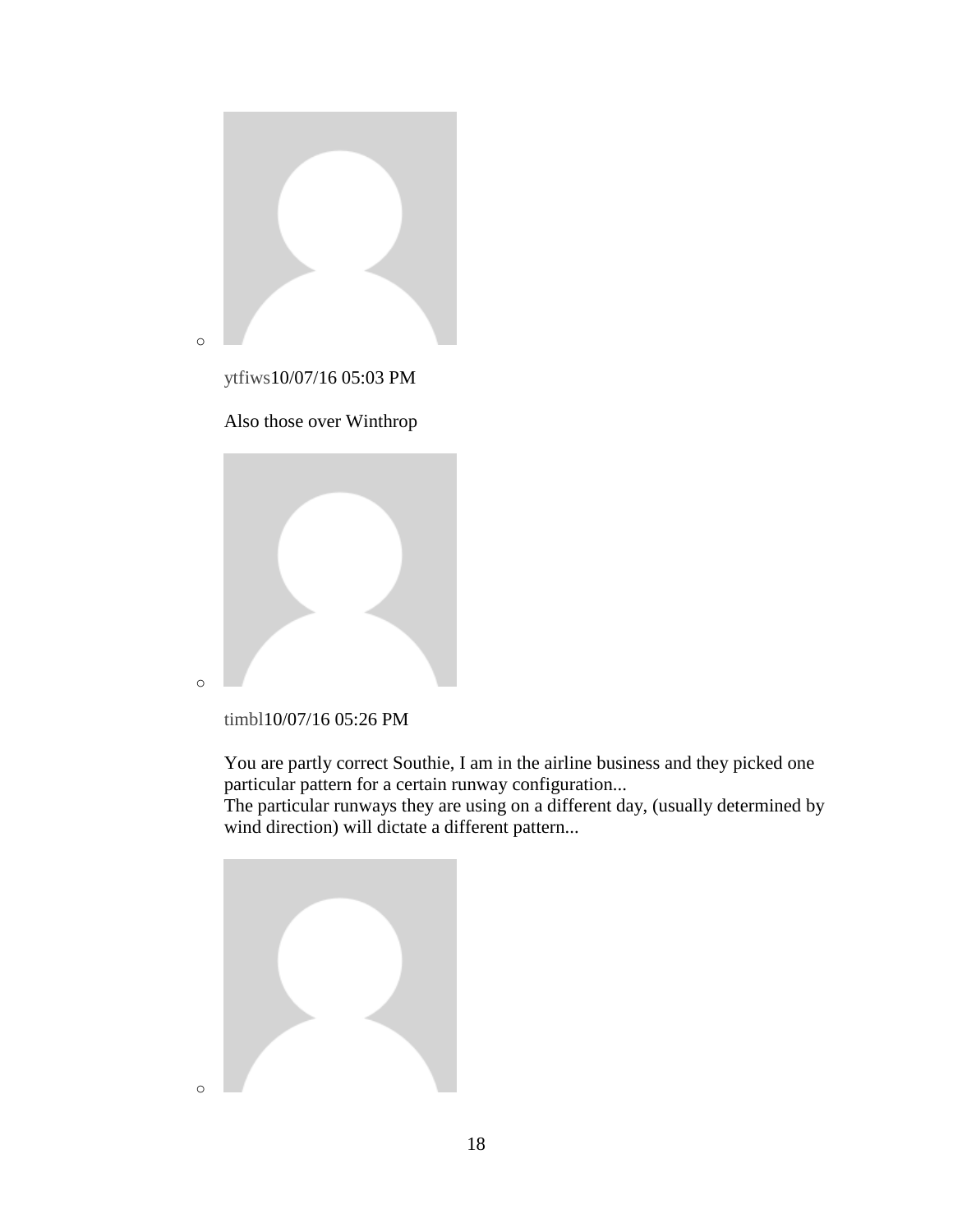[ProWorkingClass1](http://boston.com/community/user/5111076)0/08/16 09:02 AM

SouthieSox08 nobody from the suburbs care about Southie. Just don't affect them. They don't want to live near you but they want quick access to the airport. What a joke. Here's what I say to them: Screw. Move to Norwell.



[BioTurboNick1](http://boston.com/community/user/5519621)0/08/16 11:23 AM

The map only shows one runway.

[Hide replies](https://www.bostonglobe.com/business/2016/10/07/faa-massport-agree-study-airplane-noise-after-rising-complaints/hIVSjqJnk5vwv6gAHzk0eI/story.html)

 $\bullet$ 



[obftklkdsvn1](http://boston.com/community/user/5072664)0/07/16 04:28 PM

"A new air navigation is..." Is English the first language of anyone who works at the Globe in 2016?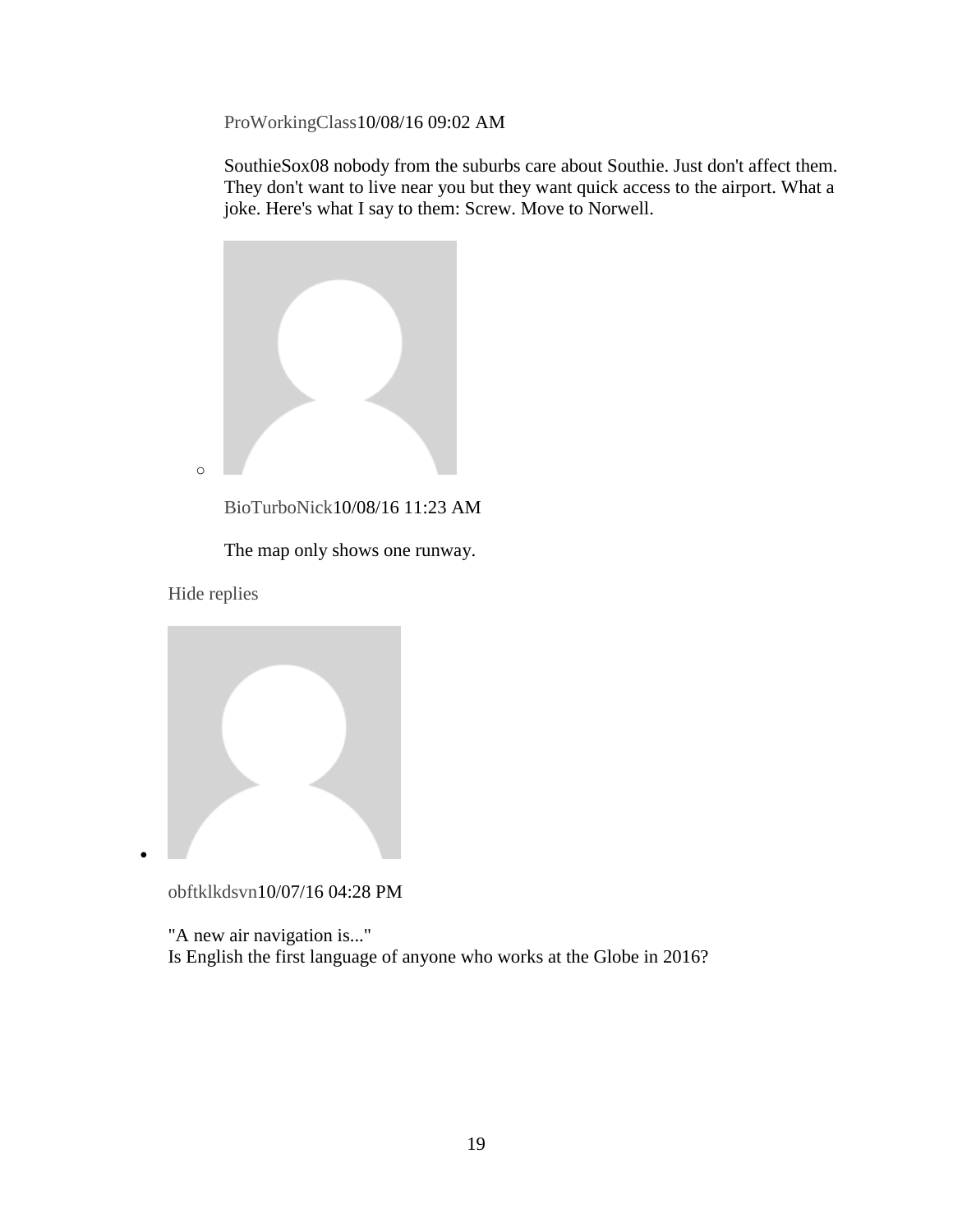

[juanny1](http://boston.com/community/user/5275932)0/07/16 04:42 PM

please add Belmont to the list. Slept there last night visiting a friend and I felt like I was sleeping at Logan on the runway.



Boo hoo. Call Willard.



[flags1](http://boston.com/community/user/5351921)0/07/16 04:51 PM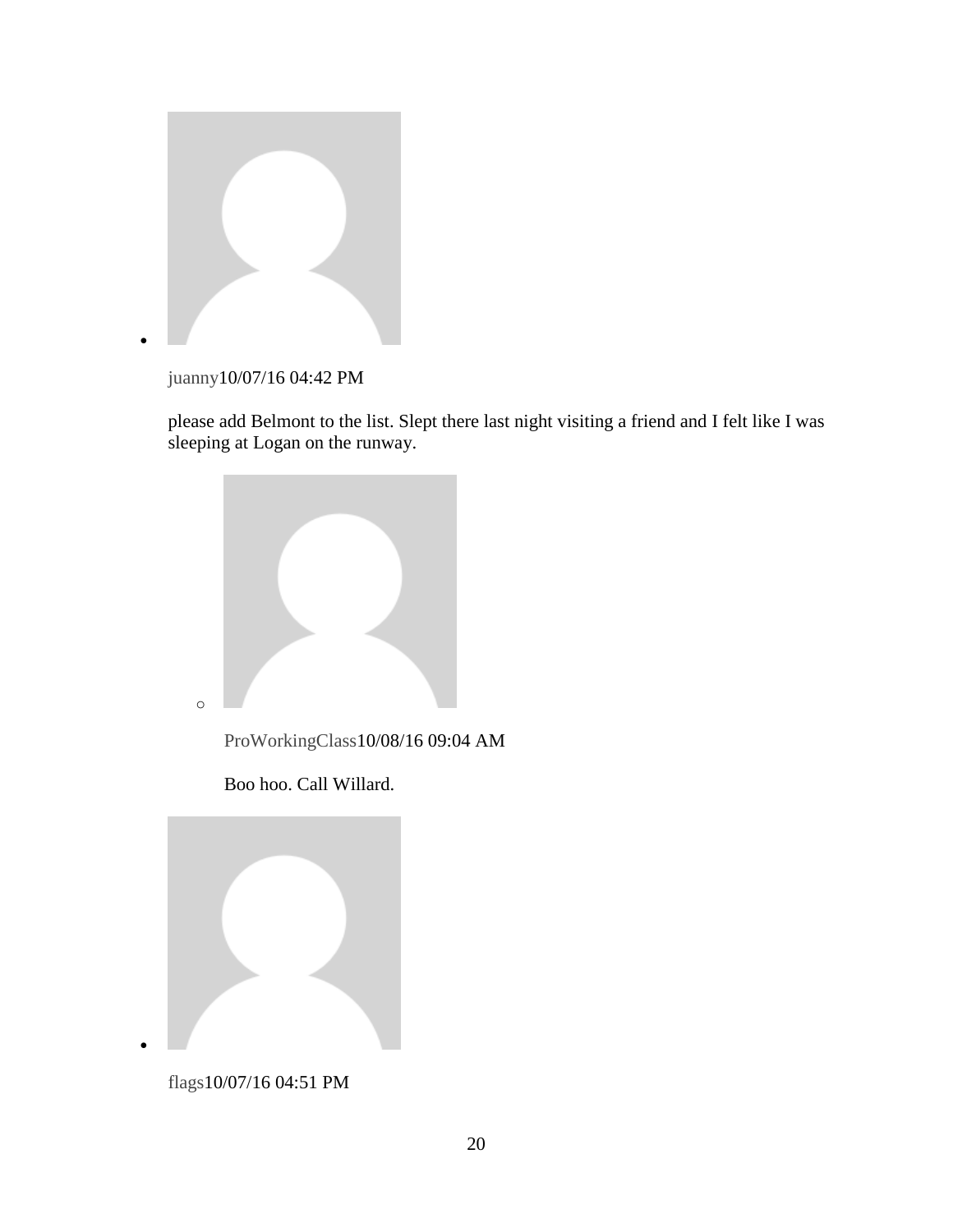It seems that every few months this same story pops up, and each time it does the central issue determining which neighborhood will suffer the most noise is ignored. The central issue is wind direction.

Planes generally take off and land into the wind. There are acceptable variations from this general practice. The lighter the winds the more the practice can be modified, the stronger the winds the more risky it becomes to stray from this basic tenet of aviation safety.



[alnwright1](http://boston.com/community/user/5482276)0/07/16 05:07 PM

Jets face few wind restrictions. It is the small prop planes that force most wind direction departures.



[flags1](http://boston.com/community/user/5351921)0/07/16 07:14 PM

ainwright: In there operations manuals, I am sure Logan Airport must have some definitive FAA approved procedures regarding wind direction and wind speed considerations for takeoffs and landings.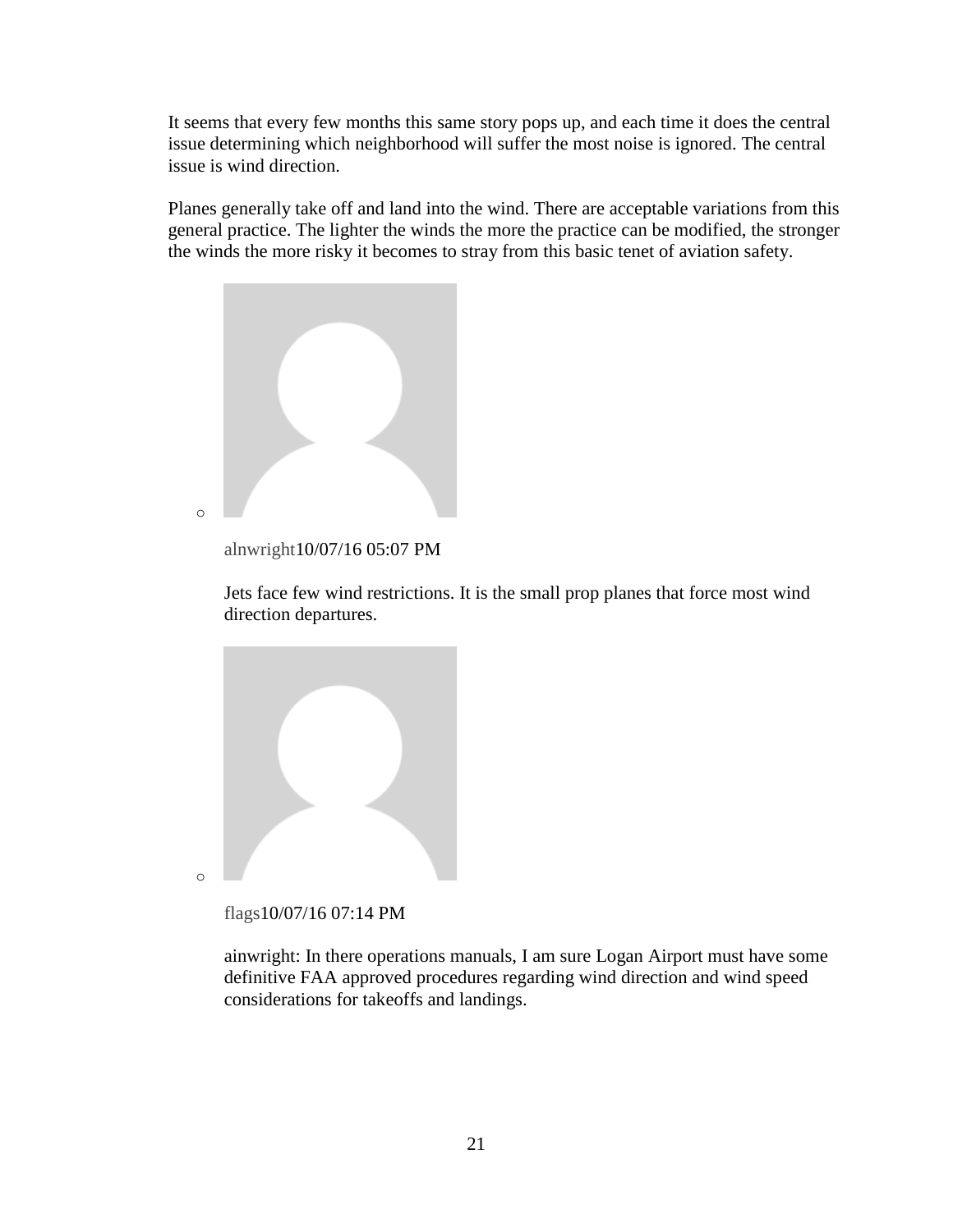

#### [CC020211](http://boston.com/community/user/5129225)0/07/16 08:02 PM

ainwright, that's ridiculous. In general, the bigger the airplane, the more runway it needs to land and (especially) take off. A Saab 340 (turboprop), for example, needs 4220 ft to takeoff at max weight. It would have no problem departing downwind on any of Logan's main runways. A modern Boeing 737 (not even a particularly big jet), OTOH, needs 7,550–8,500 ft to depart (again, at max takeoff weight). It wouldn't be able to depart on 9-27 at all, and might not be able to depart downwind on the other main runways either.

\*All\* planes want to takeoff and land into the wind. It is far safer because it allows the planes to depart and arrive with a slower ground speed, leaving more runway for safety margins. Also, it is easier on the airplanes (landing downwind at a faster ground speed is tough on the landing gear, and of course you'd have to reverse thrust a lot longer too).



ainwright:

You shouldn't be making comments when you really don't know anything on the subject of airplanes. This is a legitimate, ongoing issue, and if one wants to be taken seriously, do a little reading on the subject.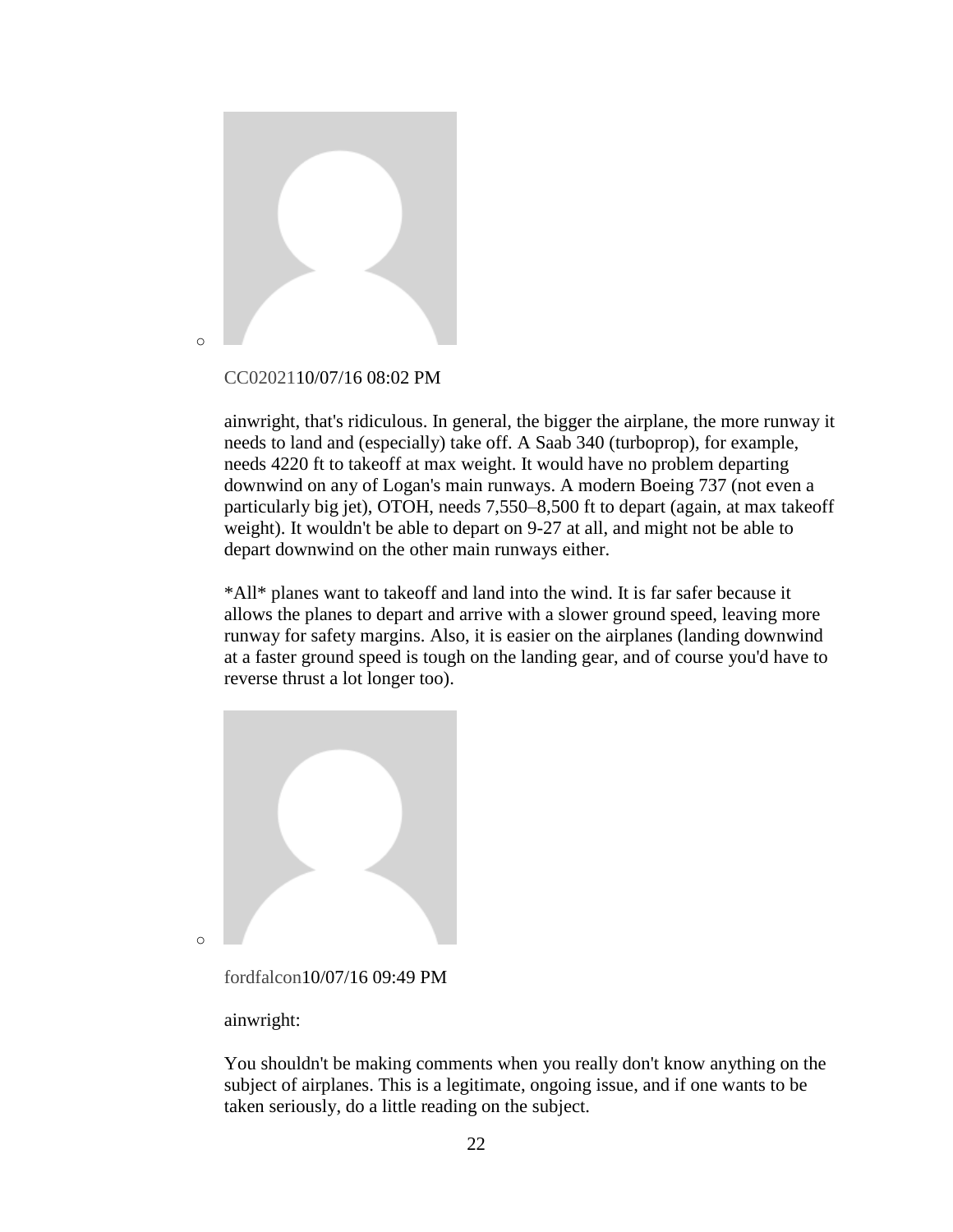All airplanes need to take off and land into the wind . . . if there is wind. If the current wind is reported "light and variable" (less than 5 knots), an airplane is capable of using any runway. Runway use is determined by air traffic control.

[Hide replies](https://www.bostonglobe.com/business/2016/10/07/faa-massport-agree-study-airplane-noise-after-rising-complaints/hIVSjqJnk5vwv6gAHzk0eI/story.html)

 $\bullet$ 



[Aeroguy11](http://boston.com/community/user/5266339)0/07/16 04:53 PM

Two factors to bear in mind:

1. The map above only depicts departures from Runway 33L. They constitute about 8% of all Logan operations (departures and arrivals). The fraction can vary based on several factors.

2. The number of complaints from a community is subject to 'encouragement' and may not be related to the noise level or number of people exposed to noise in that community.



[myron19581](http://boston.com/community/user/5269187)0/07/16 06:45 PM

As I remember the same kind of story a few years back, and of say 100 complaints 85 came from 1 phone number, every time a plane flew over the person called.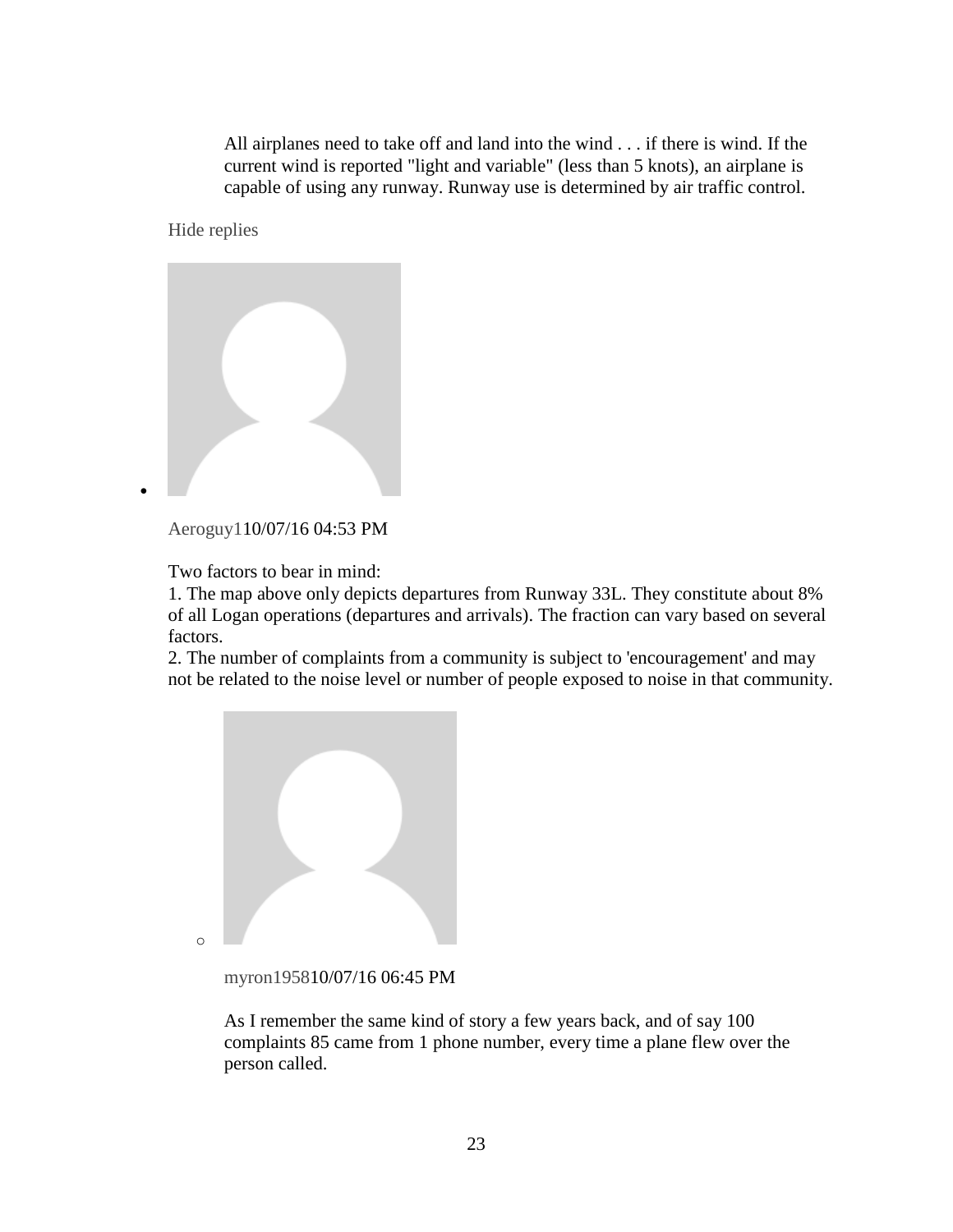

[BobbyHR1](http://boston.com/community/user/5288544)0/07/16 07:43 PM

I'd complain if it would do any good.





Not true, 15R/33L gets nearly 40% of all flights.



[Aeroguy11](http://boston.com/community/user/5266339)0/07/16 10:34 PM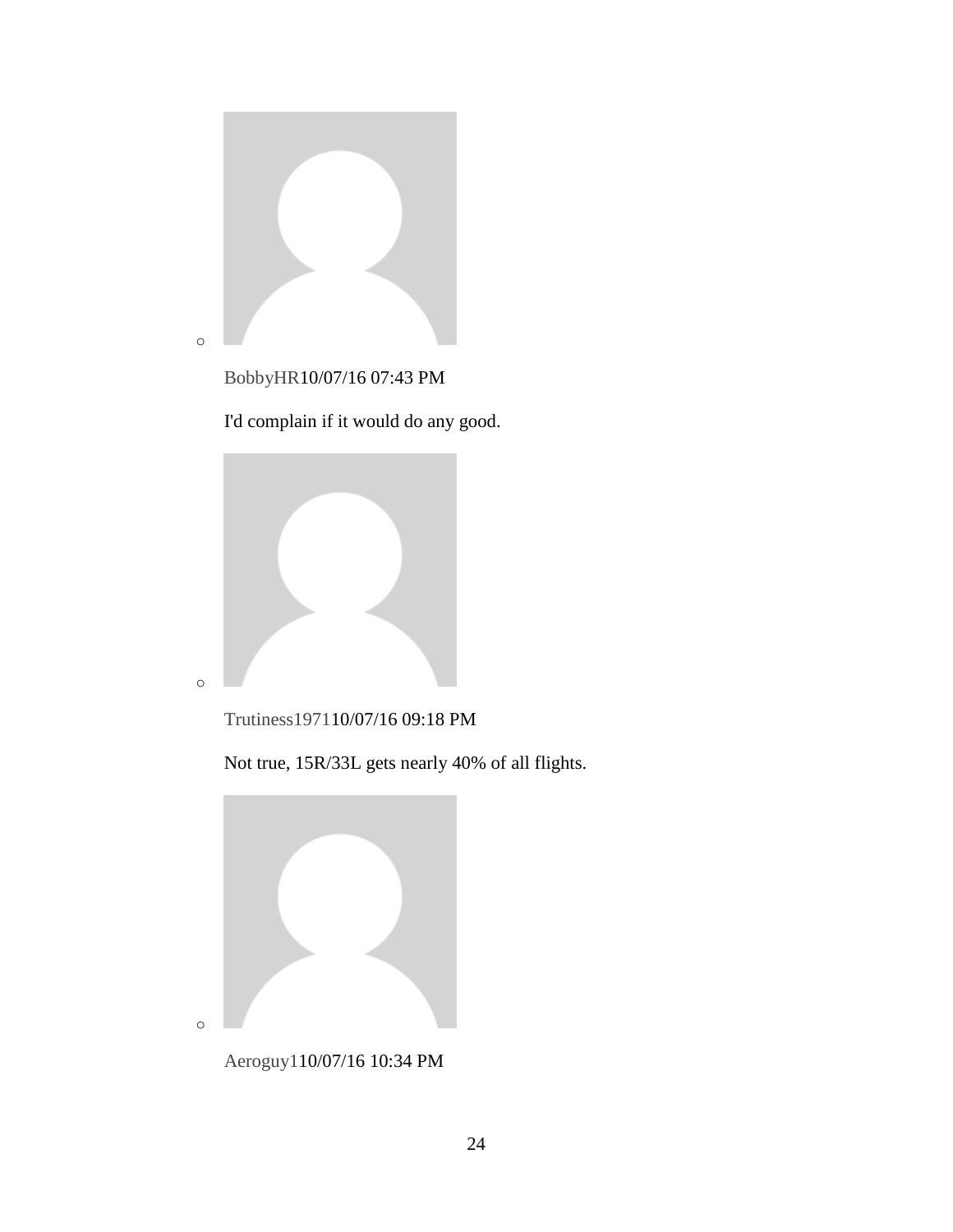Sorry, Trutiness1971, you're simply wrong. Have you got a source for your statement?

Massport/Logan is quite open on its operations -- perhaps the most of all airports in the U.S. See: [https://www.massport.com/environment/environmental](https://www.massport.com/environment/environmental-reporting/noise-abatement/runway-use/)[reporting/noise-abatement/runway-use/](https://www.massport.com/environment/environmental-reporting/noise-abatement/runway-use/)

In 2015, Runway 33L had 15.4% of Logan's jet departures. In 2014, it was 17.1%. In 2013, it was 12.6%.

Arrivals and departures are necessarily about equal. So, to a reasonable approximation, 8% of Logan's jet operations are Runway 33L departures.

Airplane noise is an emotional subject. Many statements are inaccurate, sometimes intentionally (not necessarily the case for Trutiness1971). Take each statement with a hefty dose of sodium chloride.



o

[BioTurboNick1](http://boston.com/community/user/5519621)0/08/16 11:29 AM

What's wrong with lodging a complaint each time, myron1958? The claim is not that each complaint is a single unique individual.

And sure, it can be subject to encouragement, Aeroguy1, but do you think people are going out of their way (and it is a bit of an annoying process) to file a complaint if they didn't feel it was worth their time?

[Hide replies](https://www.bostonglobe.com/business/2016/10/07/faa-massport-agree-study-airplane-noise-after-rising-complaints/hIVSjqJnk5vwv6gAHzk0eI/story.html)



 $\bullet$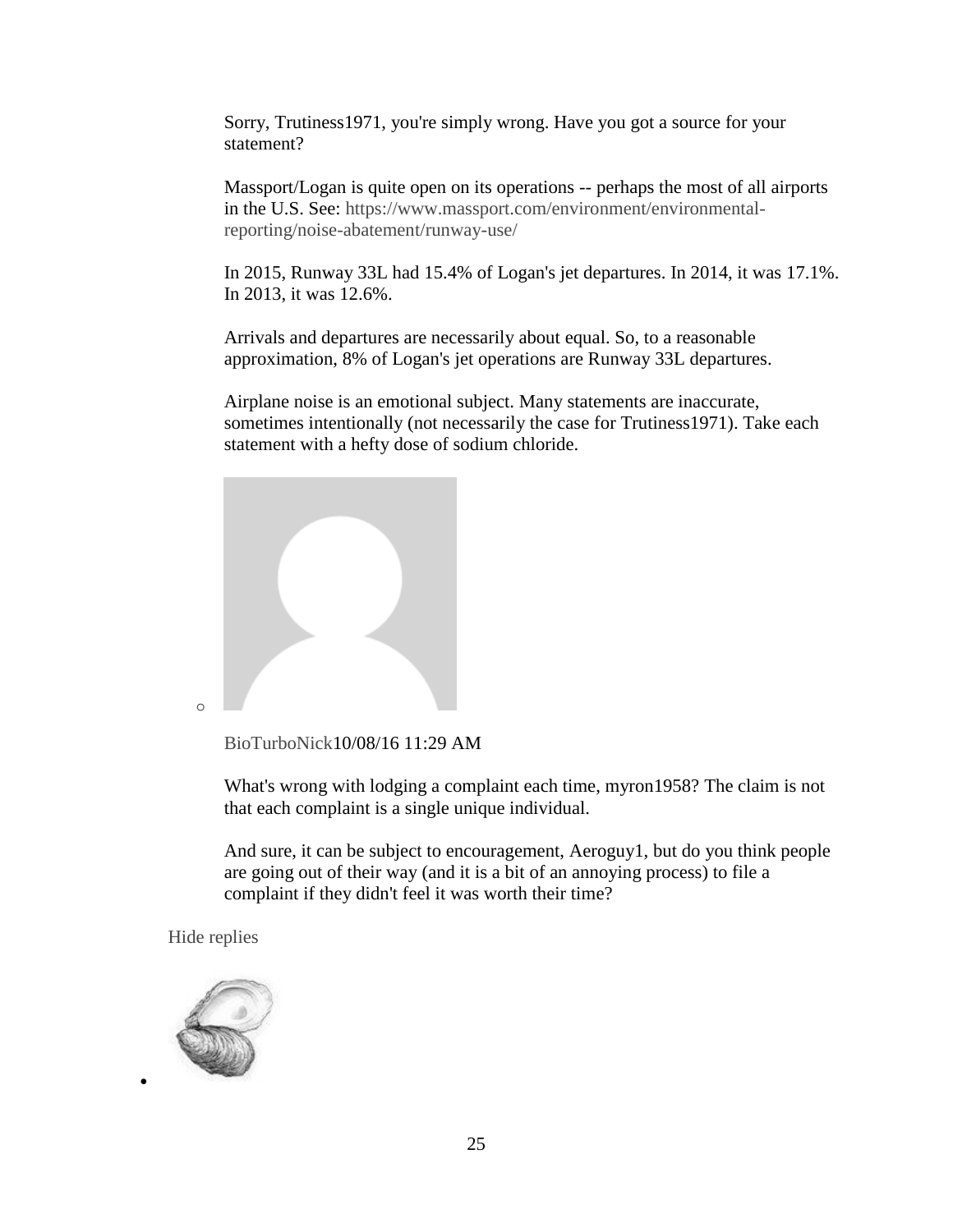[Rileysdad1](http://boston.com/community/user/5022793)0/07/16 04:56 PM

We're out in the Medway area (495, south of the pike). We seem to get the air traffic from Logan, Hanscom, Norwood, and TF Green. Normally it's just white noise but there are days when it's unreal. Add to that there's a least one or two locals who enjoy flying low and loud over the area.

We just suck it up and dream of heading west someday.



[ProWorkingClass1](http://boston.com/community/user/5111076)0/08/16 09:05 AM

See ya. Here's your hat, what's your hurry? Such bravery.



[timbl1](http://boston.com/community/user/5455083)0/07/16 05:33 PM

In case anyone is interested, the article talks about the narrowing of flight paths You will notice the older flight paths come and go at all varying angles that spread the noise out.

What is actually happening is that the Airlines and the FAA together have created specific very tightly controlled paths that are designed to be flown by the autopilot.. Automation is the goal, to save gas and fit as many airplanes in as closely as possible... Frankly I don't think the airlines give a crap about noise around the airports,, they know what we all really want is \$39.00 fares...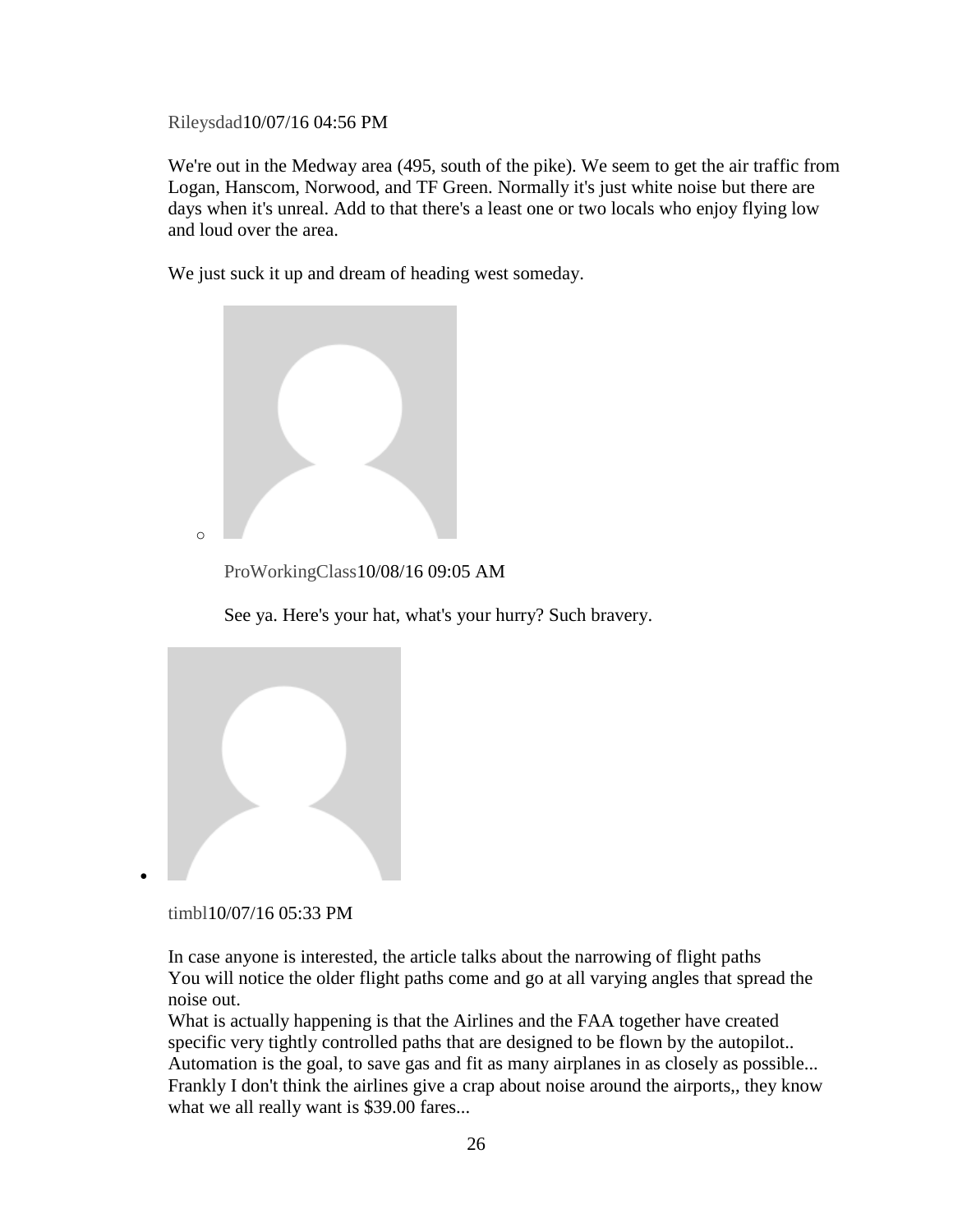

[fordfalcon1](http://boston.com/community/user/5050136)0/07/16 09:53 PM

And more leg room with the seating!!





 $\bullet$ 

Funny,, I don't blame whomever disliked the comment, but its the truth.. alnwright is correct,, its money that talks...

By all means keep screaming and get your legislators to put pressure on the FAA.... they are slow but they do react, if you have tons of patience..

The real solution is to build an airport out in the boonies somewhere.. good luck with that... NIMBY is real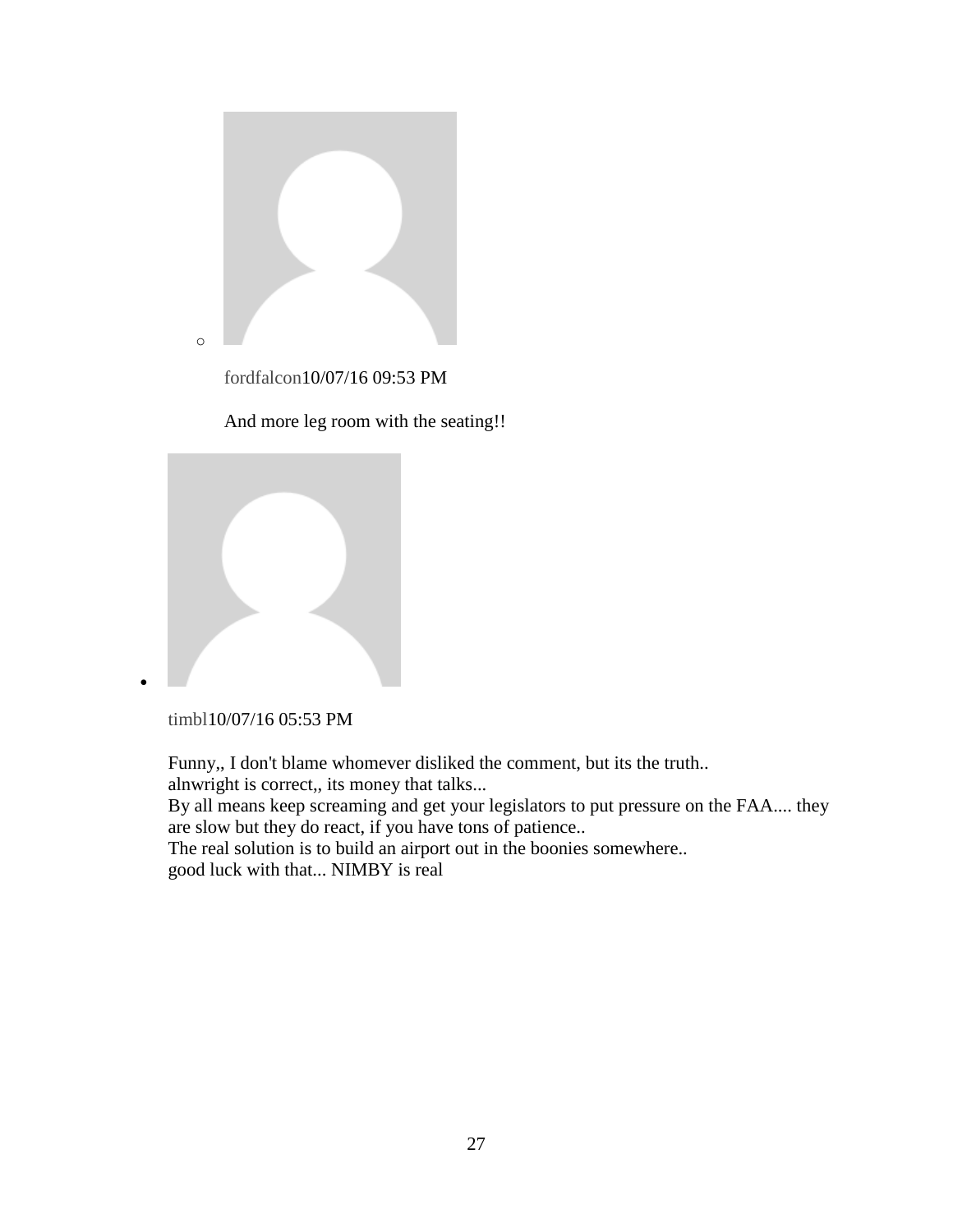

[fordfalcon1](http://boston.com/community/user/5050136)0/07/16 09:54 PM

That airport has been built, long ago and was recently improved. Worcester Airport.



```
BillEGoat10/08/16 01:58 AM
```
It would be nice to have Worcester Airport more active again. Used to fly out of there way back in the day when we had Northwest and Continental.

But there are still issues that really make it hard to expand air traffic. First of all, it's plunked in a residential neighborhood. There will always be fears that if a plane overshoots the runway even just a tiny bit, that it will end up on someone's front porch. It is also in a tough spot in terms of getting there. As the crow flies, it's not that far to 290, the Pike, 146 and 395. But logistically, getting up to the airport from those highways on the area city streets is a frustrating endeavor at best. I think they'd have to consider parking areas with shuttles closer to the highways. (Which is a shame, as there's plenty of parking at the airport.) Or they'd have to do some serious roadway reconfiguring and expanding to route people around Webster Square.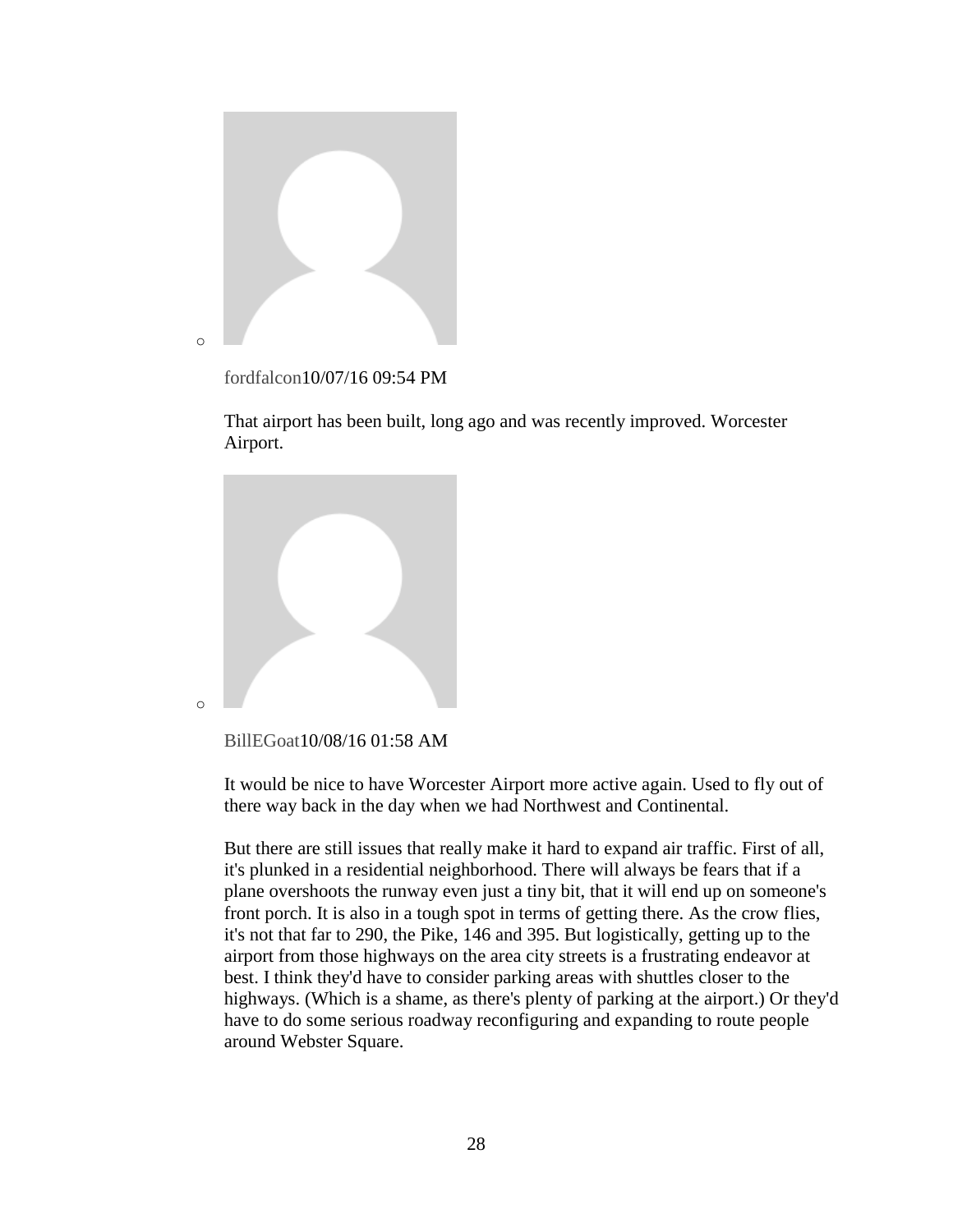

[user\\_38859701](http://boston.com/community/user/5374833)0/07/16 06:50 PM

The Globe needs to show the other flight paths on a map coming in from north and south too. Milton is not on the map--but you show the spike in calls in the graph. I am in Lynn and we have a constant flight path over us too-just like Milton. There is just too much air traffic and everyone in the Boston metropolitan area is effected.



[soxgrrrl1](http://boston.com/community/user/5038943)0/07/16 07:58 PM

 $\bullet$ 

I remember when the FAA was considering these plans about 8, 9 years ago - there was considerable opposition from the South Shore but the process was not well-covered except for the Patriot Ledger. The narrowed flight paths were supposed to save fuel thank goodness the airlines are sharing the savings! (NOT)

I now live in South Brookline just outside West Roxbury and there are mornings where the noise starts at 5 am and I can hear it all morning, literally incessantly. This doesn't happen every morning, but when it does, it's awful. My friends in nearby JP notice the same thing. Where do I complain? I imagine we are on the northern end of what they are hearing in Newton.

Also, thank you to the commenters who noted the map represents only one runway.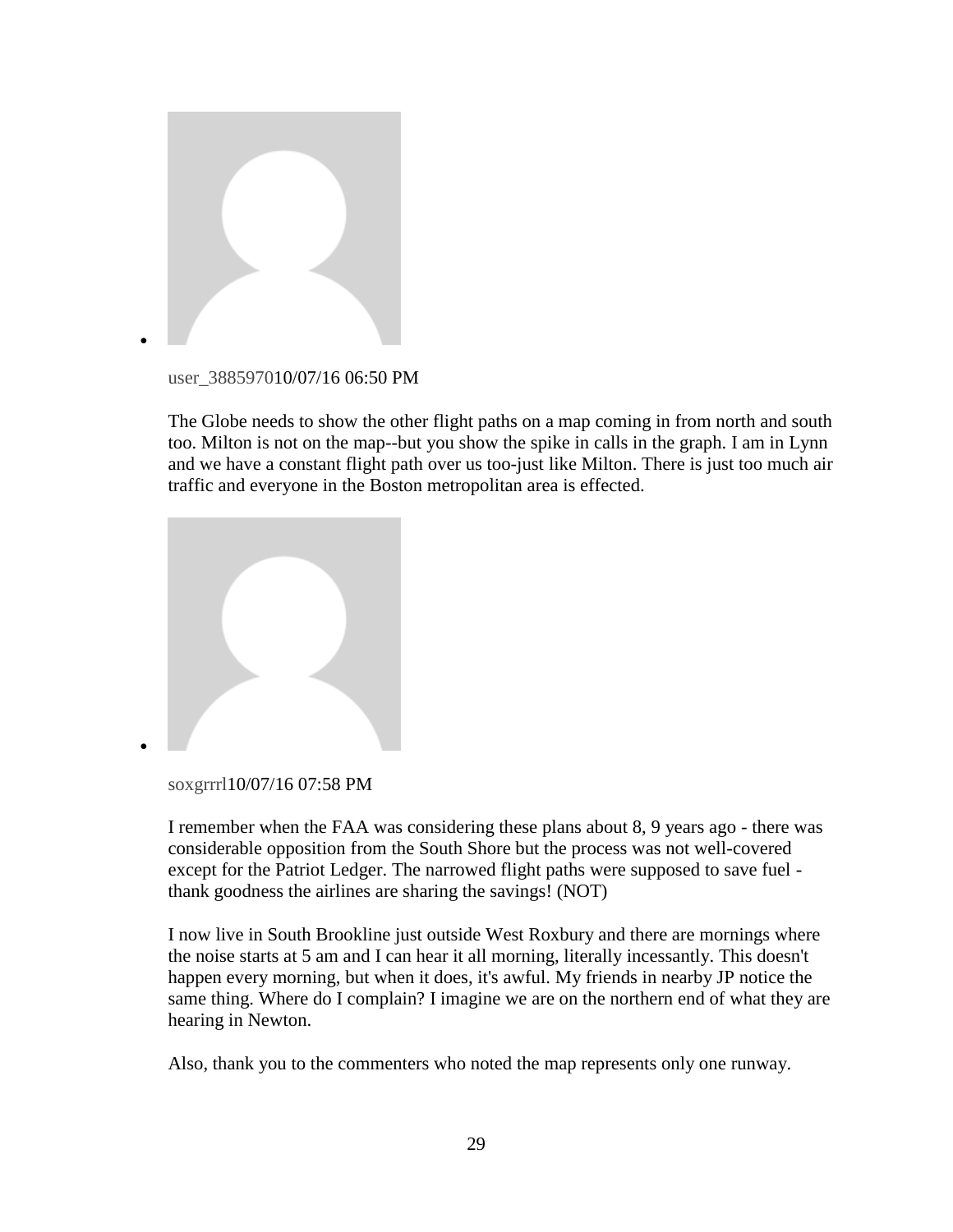

 $\bullet$ 

[adriannel1](http://boston.com/community/user/5006593)0/07/16 07:58 PM

Either they fix the noise coming out of Logan or everyone moves out of the 128 beltway. Which one seems more practical to the FAA?



[ProWorkingClass1](http://boston.com/community/user/5111076)0/08/16 09:10 AM

Call the moving trucks. Bye!



 $\bullet$ 

[yogasong441](http://boston.com/community/user/5092430)0/07/16 08:07 PM

Notice on that air traffic map that none of the Boston neighborhoods are noted. Believe me, we get annoying airplane noise in Boston proper.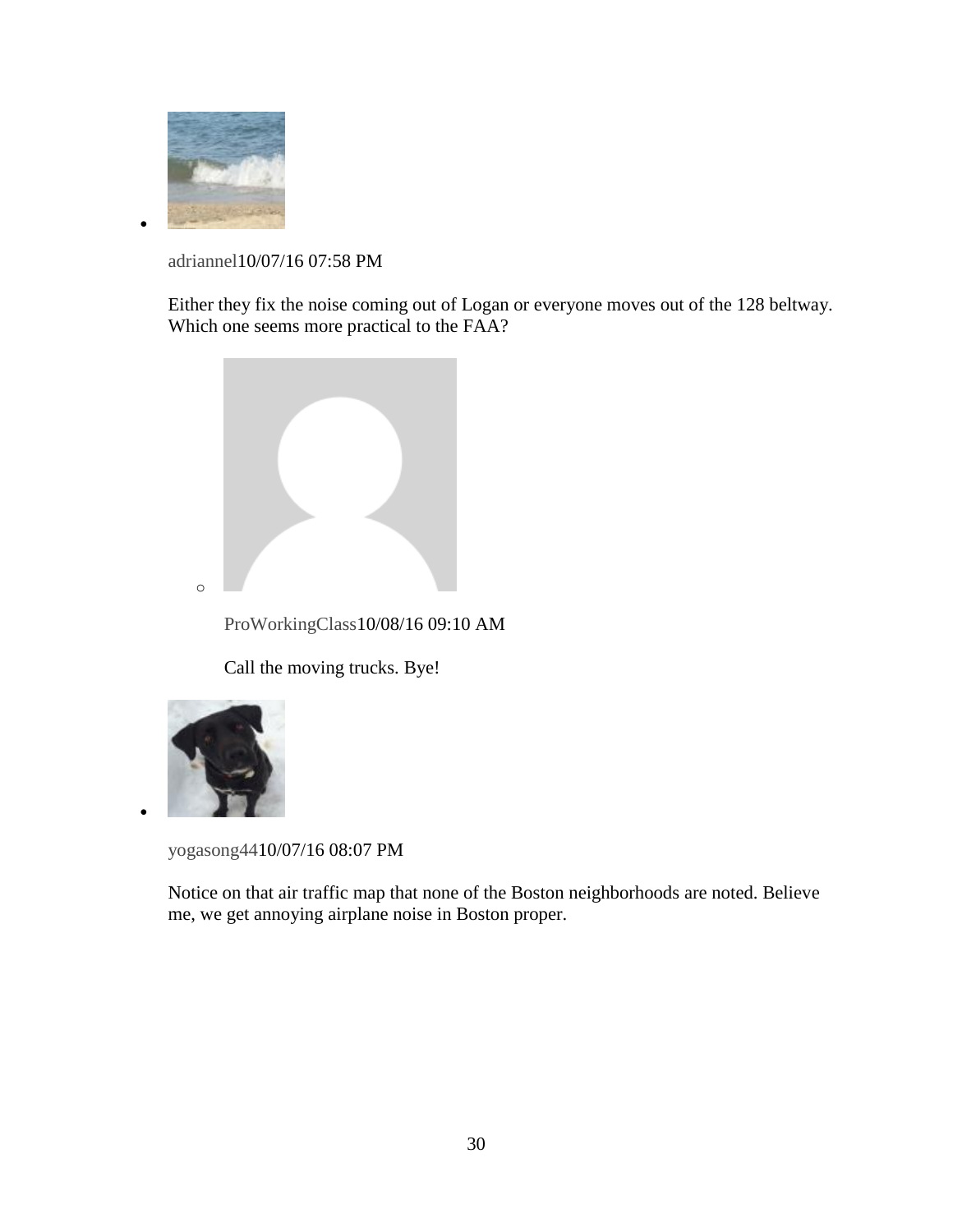

[ProWorkingClass1](http://boston.com/community/user/5111076)0/08/16 09:10 AM





[edwal1](http://boston.com/community/user/5404124)0/07/16 10:01 PM

 $\bullet$ 

poor babies should have spent time in southie close to the fort in the 1960'same when jets were really nosy



[Chrissie781](http://boston.com/community/user/5366454)0/08/16 09:57 AM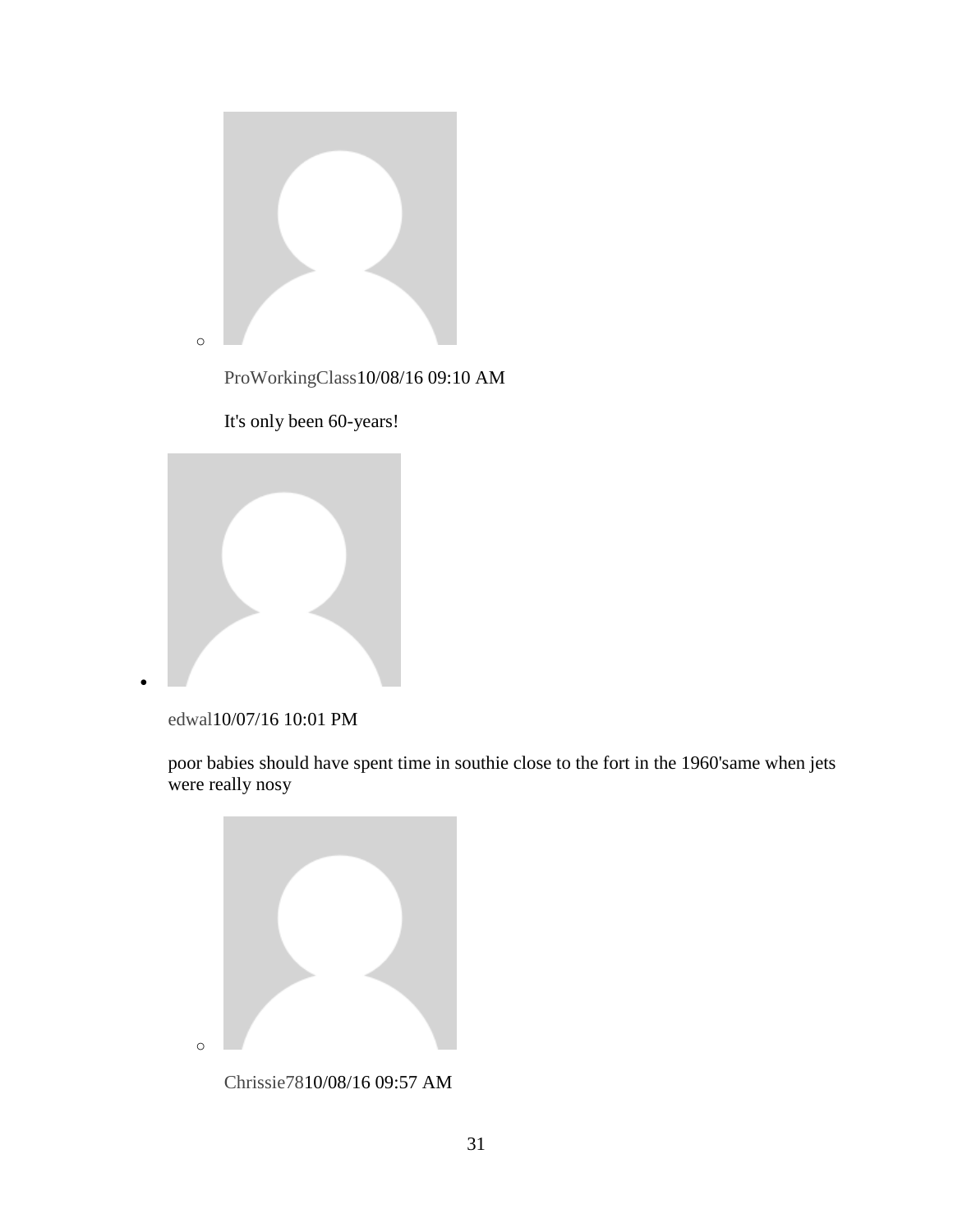Sorry, spent a lot of times watching planes depart from Castle Island...you can see the airport there. Shouldn't be as loud as my house in Medford...I chose not to live near the airport, so it shouldn't sound like it is landing in my bedroom in the middle of the night or all day. We make choices of where to live...FAA has built a virtual runway over my home several miles away. Fly higher...spend \$30 extra in fuel...



## [da20051](http://boston.com/community/user/5302066)0/07/16 10:54 PM

 $\bullet$ 

This morning jets from Logan flew over the SW Corridor nearly every minute. The noises was insane. They fly pretty much only over the Corridor when flying this way. So everyone near the Corridor suffers from horrible noise.

As mentioned the only reason for the limited flight patterns is to save money. The FAA is owned by the airways. Logan is owned by Massport (who knows who really owns Massport). The people allowing this war on neighborhoods should live in the neighborhoods that they are trying to damage.

## To lodge complaints use this website:

[https://secure.symphonycdm.com/publicvue/Frames.asp?sys=BOS&HeaderFrame=Head](https://secure.symphonycdm.com/publicvue/Frames.asp?sys=BOS&HeaderFrame=HeaderPage.asp&MenuFrame=leftMenu.asp?Context=Complaint&ContentFrame=TitlePage_Complaints.asp) [erPage.asp&MenuFrame=leftMenu.asp?Context=Complaint&ContentFrame=TitlePage\\_](https://secure.symphonycdm.com/publicvue/Frames.asp?sys=BOS&HeaderFrame=HeaderPage.asp&MenuFrame=leftMenu.asp?Context=Complaint&ContentFrame=TitlePage_Complaints.asp) [Complaints.asp](https://secure.symphonycdm.com/publicvue/Frames.asp?sys=BOS&HeaderFrame=HeaderPage.asp&MenuFrame=leftMenu.asp?Context=Complaint&ContentFrame=TitlePage_Complaints.asp)

Or just go to the Logan website and look for the area for filing complaints. You will need to set up an account. Then Massport will send mail every time you lodge a complaint even if you ask them not to.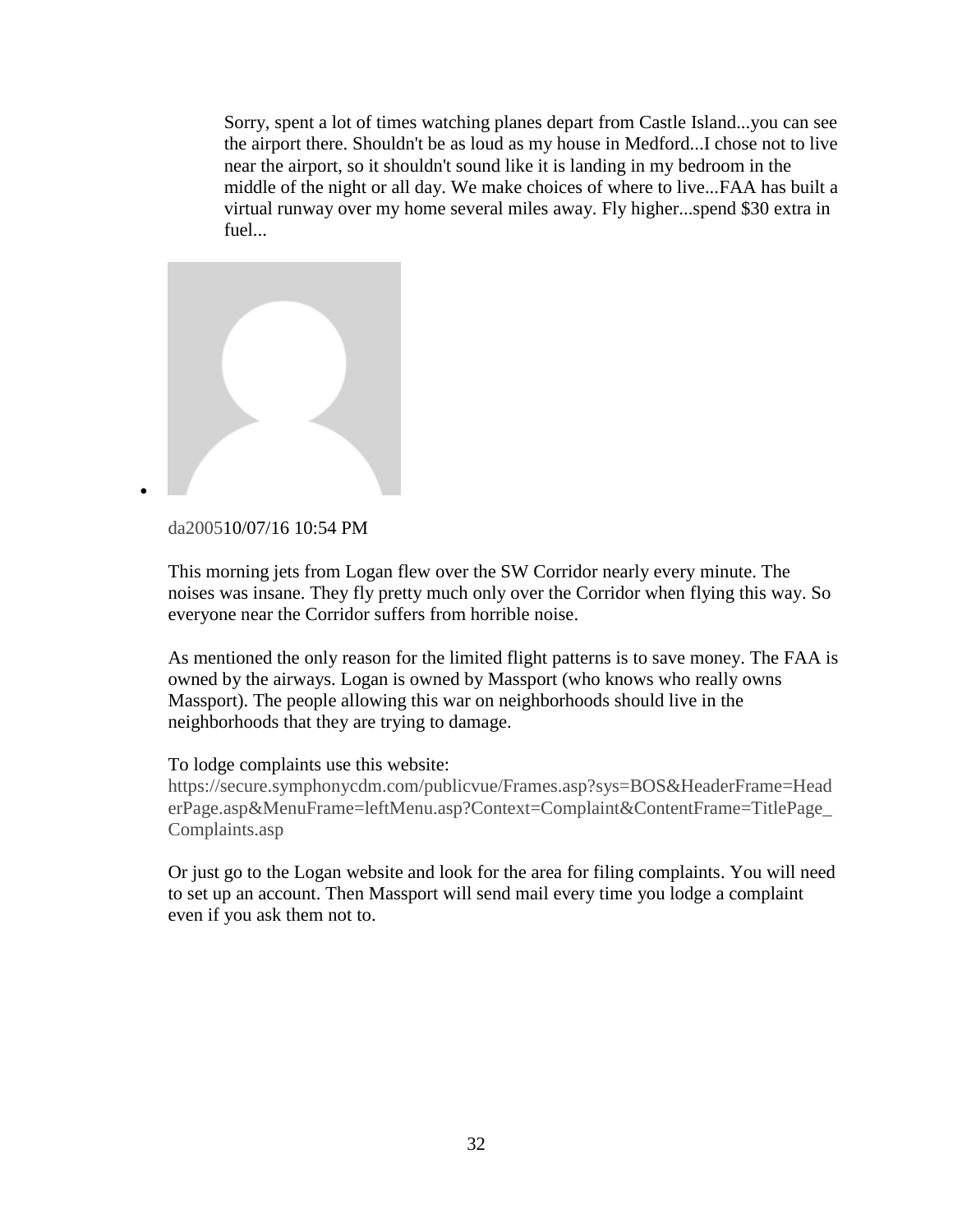

[tishimselfinRI1](http://boston.com/community/user/5477267)0/07/16 11:59 PM

Wow. Who would think that there would be so many planes flying near an airport. And all so noisy!!



[ProWorkingClass1](http://boston.com/community/user/5111076)0/08/16 09:11 AM

The order is in for noiseless planes. We will keep you apprised. Stay tuned.



[Chrissie781](http://boston.com/community/user/5366454)0/08/16 09:58 AM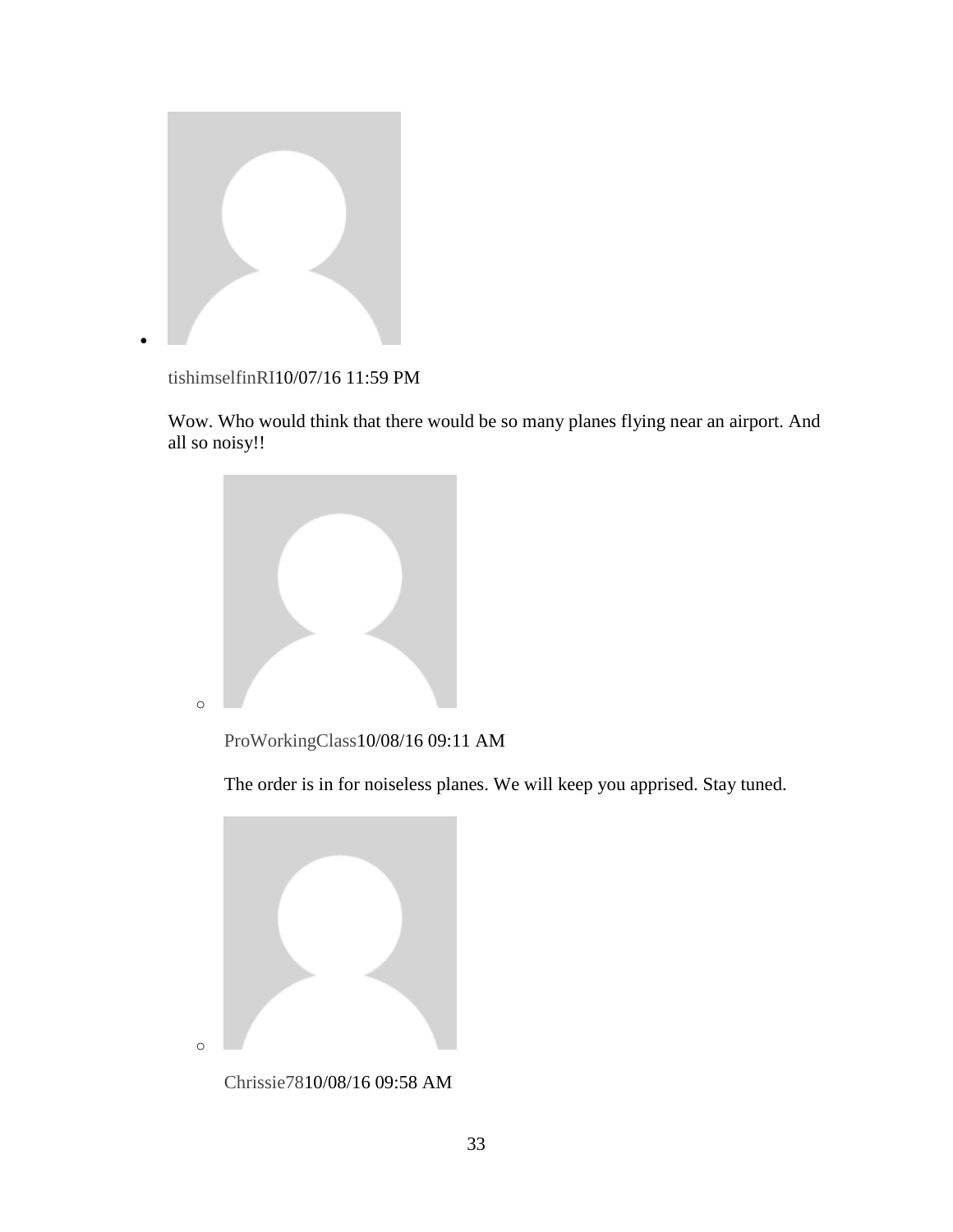Look at the map...Medford, Belmont, Arlington are not near the airport. We chose not to live near the airport. The airport built a virtual runway over us.



[hmmmm1001](http://boston.com/community/user/5367710)0/08/16 11:11 AM

All those towns are near the airport. Planes cannot take off vertically like a rocket ship or land vertically like the Jetsons car....yet.

[Hide replies](https://www.bostonglobe.com/business/2016/10/07/faa-massport-agree-study-airplane-noise-after-rising-complaints/hIVSjqJnk5vwv6gAHzk0eI/story.html)

 $\bullet$ 

[97Bravo1](http://boston.com/community/user/5363933)0/08/16 08:31 AM

Anyone living near the airport today surely knew that there was an airport there when they moved in.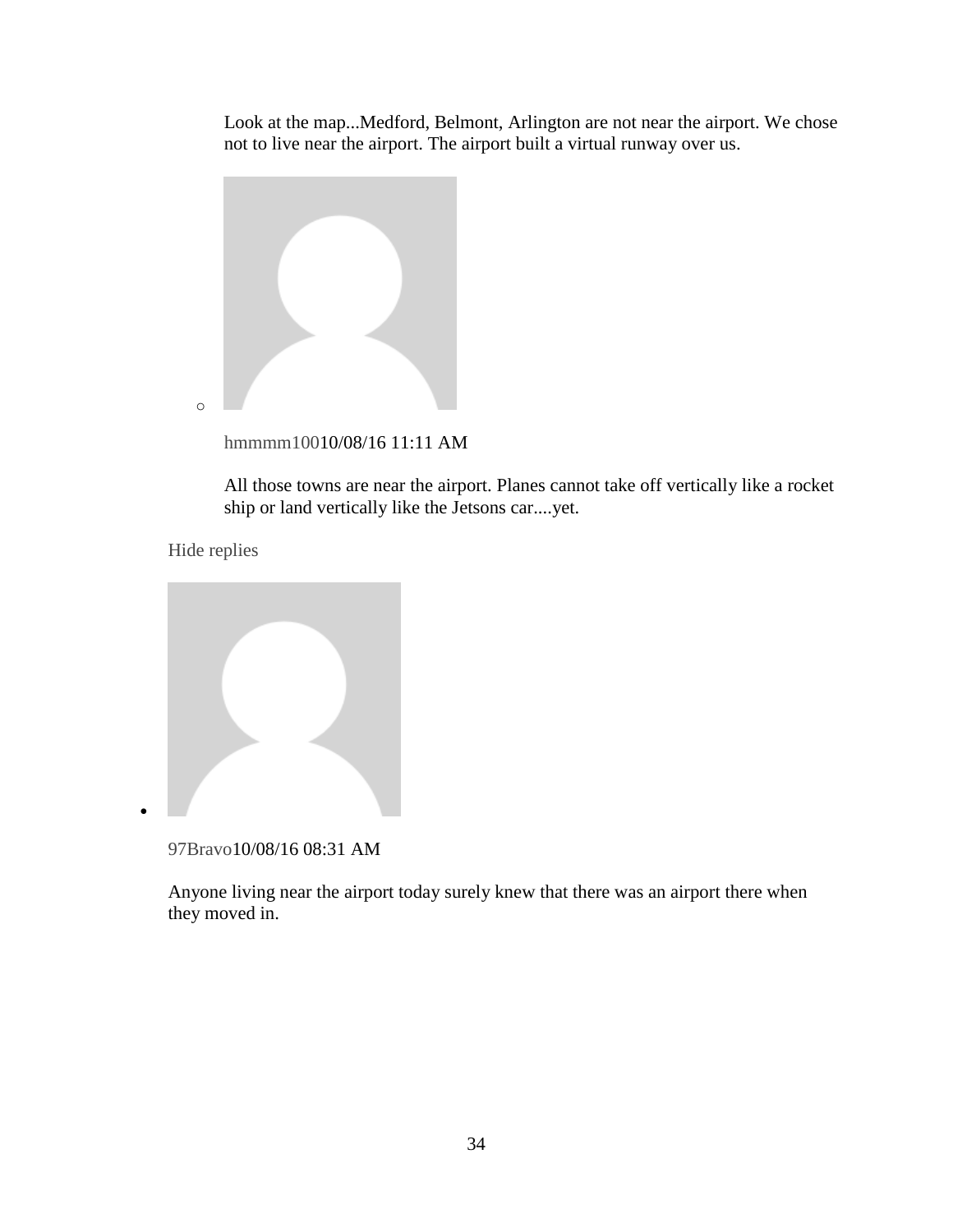

[ProWorkingClass1](http://boston.com/community/user/5111076)0/08/16 09:12 AM





[Chrissie781](http://boston.com/community/user/5366454)0/08/16 09:59 AM

Notice the towns on the map are Medford, Arlington, Belmont...brush up on your geography we are aren't near the airport...



[Altar Server1](http://boston.com/community/user/5356417)0/08/16 08:55 AM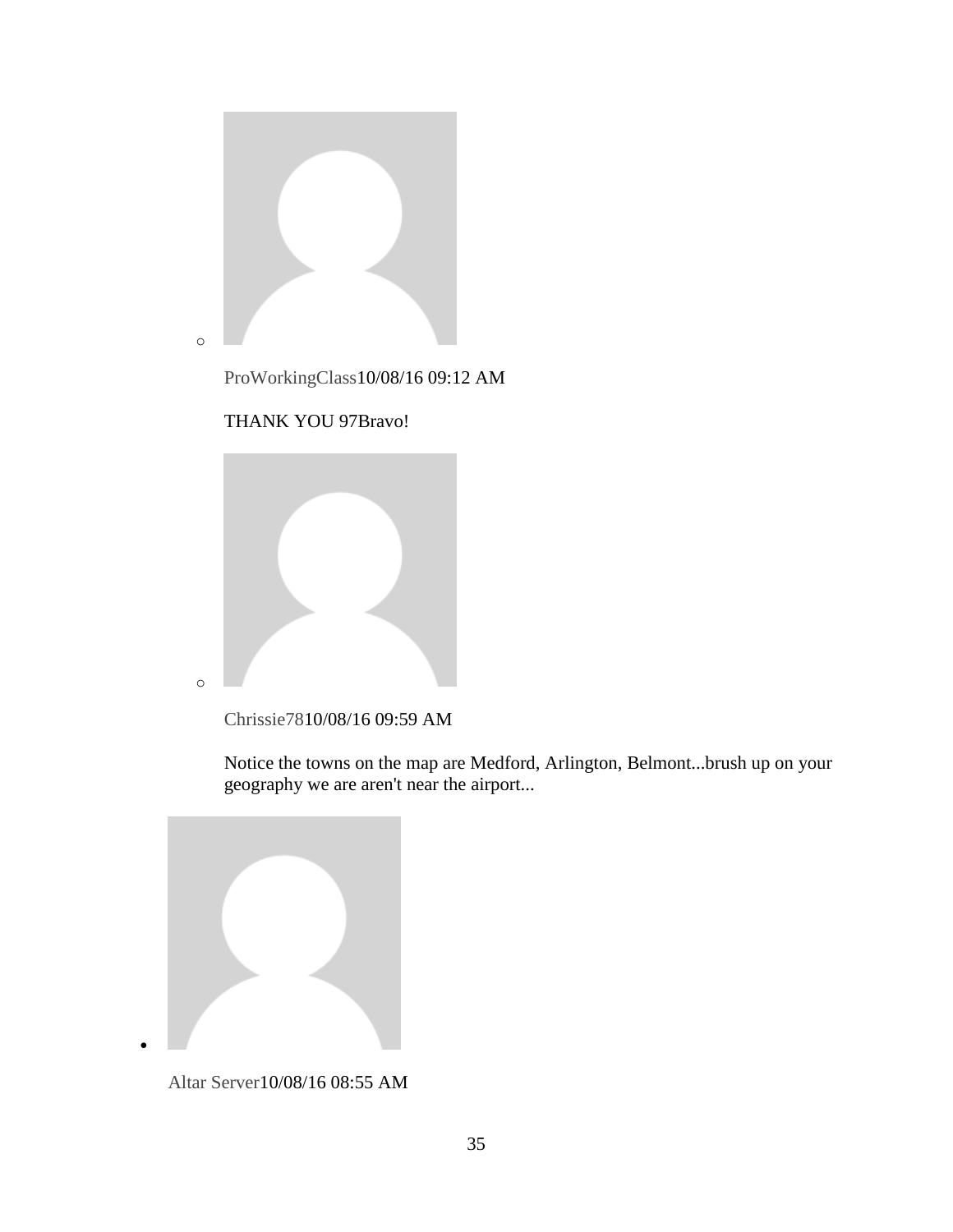Reports that the FAA is allegedly going to investigate its new computer systems the ends up sending all the planes arriving at Logan Airport over Milton creating an intolerable noise and health problem with the fine particle jet fuel pollution which disperses into the lungs of Milton residents is a joke.

These bureaucratic criminals will do nothing in the long run because they will be cut off by the MassPort criminal hacks. MassPort's only concern is not public safety but how many times they can ring the MassPort cash register each time a plane lands at Logan.

MassPort would rather that some of the residents of Milton get sick and die rather than lose one landing fee at Logan.

MassPort: nothing more than organized criminal thugs. The Attorney General should pursue the criminals thugs at MassPort under the RICO act.



[nschmans1](http://boston.com/community/user/5358671)0/08/16 09:17 AM

 $\bullet$ 

I understand that this new navigation system, based on GPS, allows for, by its technology, narrow flight paths. But I don't understand why narrow flight paths MUST be used. Why not define a number of narrow flight paths that spread the noise out a bit, like the old days, before this system was used? Varying the paths by even a thousand yards apart (from Chelsea airspace perspective) makes a big difference, and that spread would also benefit the downstream communities (Medford, Somerville, Cambridge, etc., in this case).

I live in Chelsea, and get to experience all the wonderful flight noise shown in the map (and I know that 33R is not the primary path). When I moved to Chelsea 11 years ago, of course I knew about the noise, and it really was not too bad, because it seemed flights would vary about that main path, so different parts of Chelsea were affected. In the past couple years though, there has been a very significant increase in the noise, and now I understand it's due to this technological 'improvement'. But really, can it be soooo technically difficult to vary the paths to at least alleviate the noise? I would expect that flight noise density times population density is variable included in their computer model which determines path, but somebody decided that that variable carries less weight than other variables.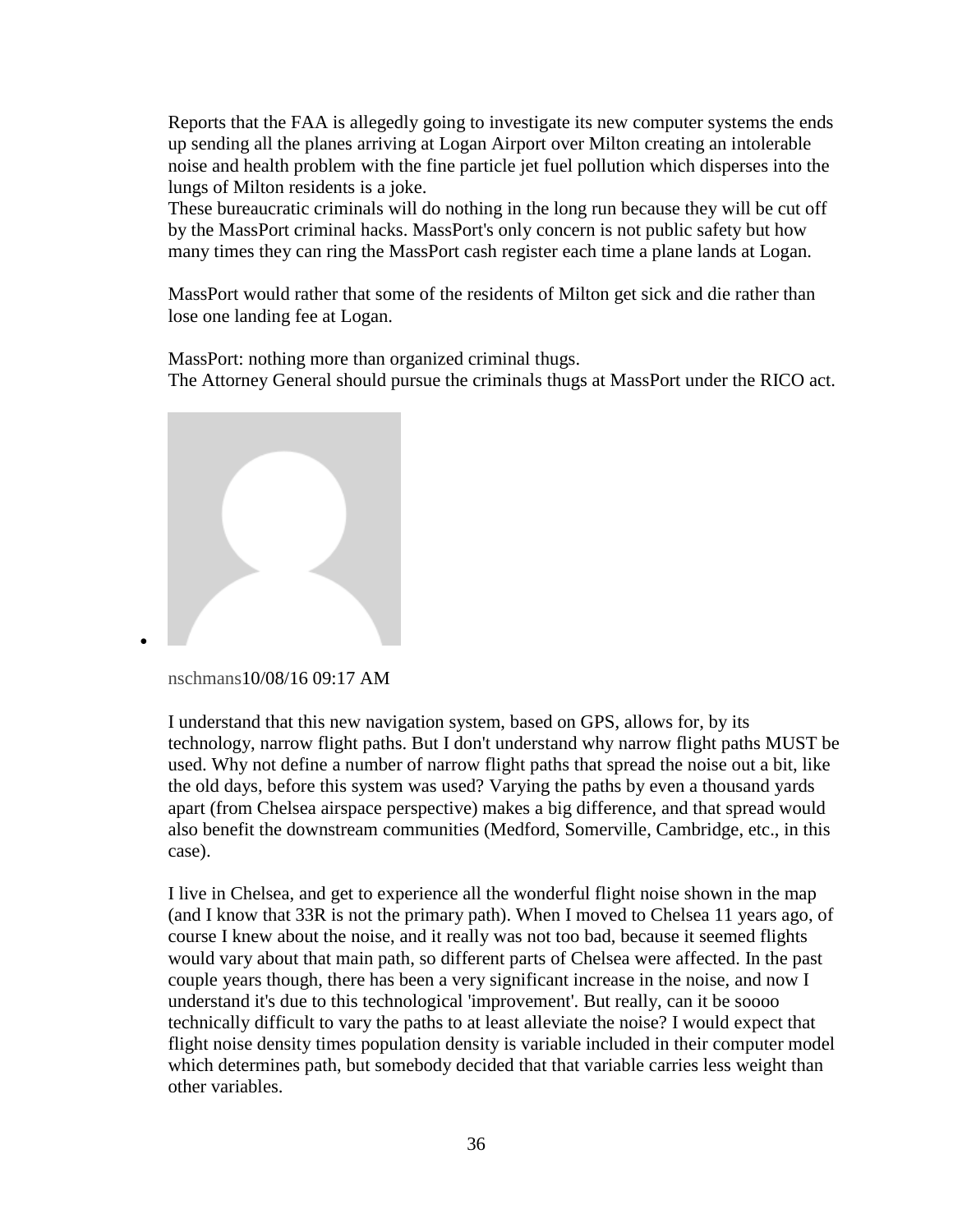

[mbaumga1](http://boston.com/community/user/5359040)0/08/16 09:24 AM

Oh please! Of course we know we live near an airport and do not expect to have zero planes. We just want a fair and reasonable amount and have the burden shared by all towns in the area. Towns that were never affected are now burdened. It is the quantity and frequency of the planes that has gotten out of hand, not to mention that the planes are landing at lower heights. I have lived in my house in Milton for over 40 years. It is 8 miles from Logan. The house was built in 1941 with the neighbor houses built earlier. The situation has become intolerable during the last three years, when the concentrated flight paths were introduced. There is simply no comparison to the air traffic over our house between 2013 and the present. For over TWO WEEKS, we have had a plane landing over our house on the same path every 30-90 seconds from 5:30 am to after midnight, sometimes under 2000 feet! That is insanity. My house literally shakes. And, I don't understand why you need a rocket scientist from MIT to figure out how to disperse the flights over an area. This is what was done for years. Also, Logan is now a 24 hour airport and it is only going to get bet busier. As alnwright said in the first comment above "Other countries have solved the problem by requiring the airlines to change landing and departure practices to reduce noise over urban areas. US airlines fight against these practices because it would marginally increase their costs." My husband is from Europe and his mother lives close to an airport in Switzerland and the airlines have implemented strict landing and departure procedures to minimize the impact on residents. Everyone worked together; that's not to say it was easy, but you did not feel that it was us against them and that we were the guilty ones!!! Here, it's truly us against them and the FAA has no interest in working with communities.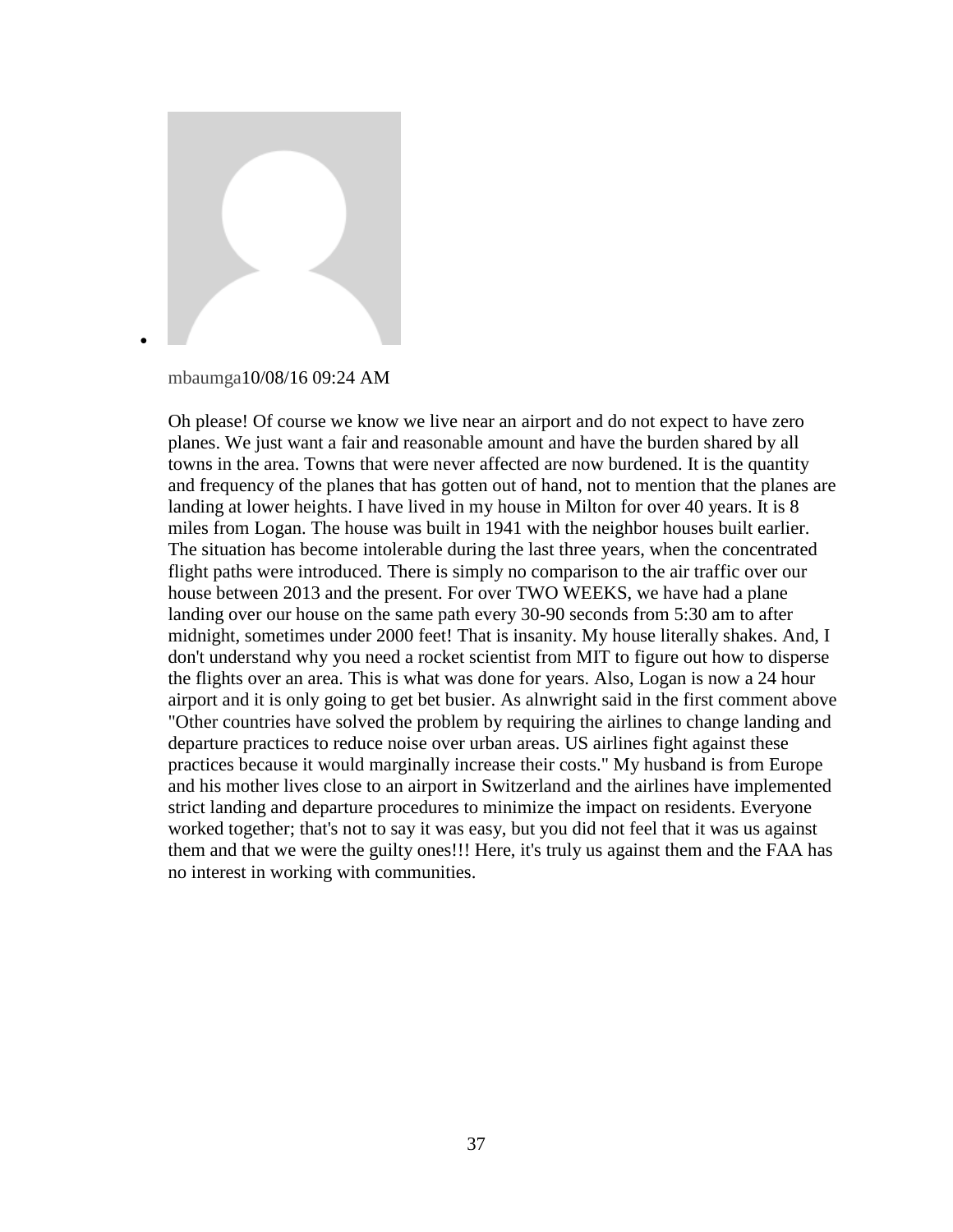

[Chrissie781](http://boston.com/community/user/5366454)0/08/16 10:06 AM

It doesn't help that those in the community who aren't under the flight path scream louder that it isn't bad...



[hmmmm1001](http://boston.com/community/user/5367710)0/08/16 10:55 AM

 $\bullet$ 

Oh wow, according to the map NO planes go over Winthrop! So, uh, what are all those lights lined up in the sky at night? And what is making my house rattle, sounding suspiciously like a plane taking off? UFOs?